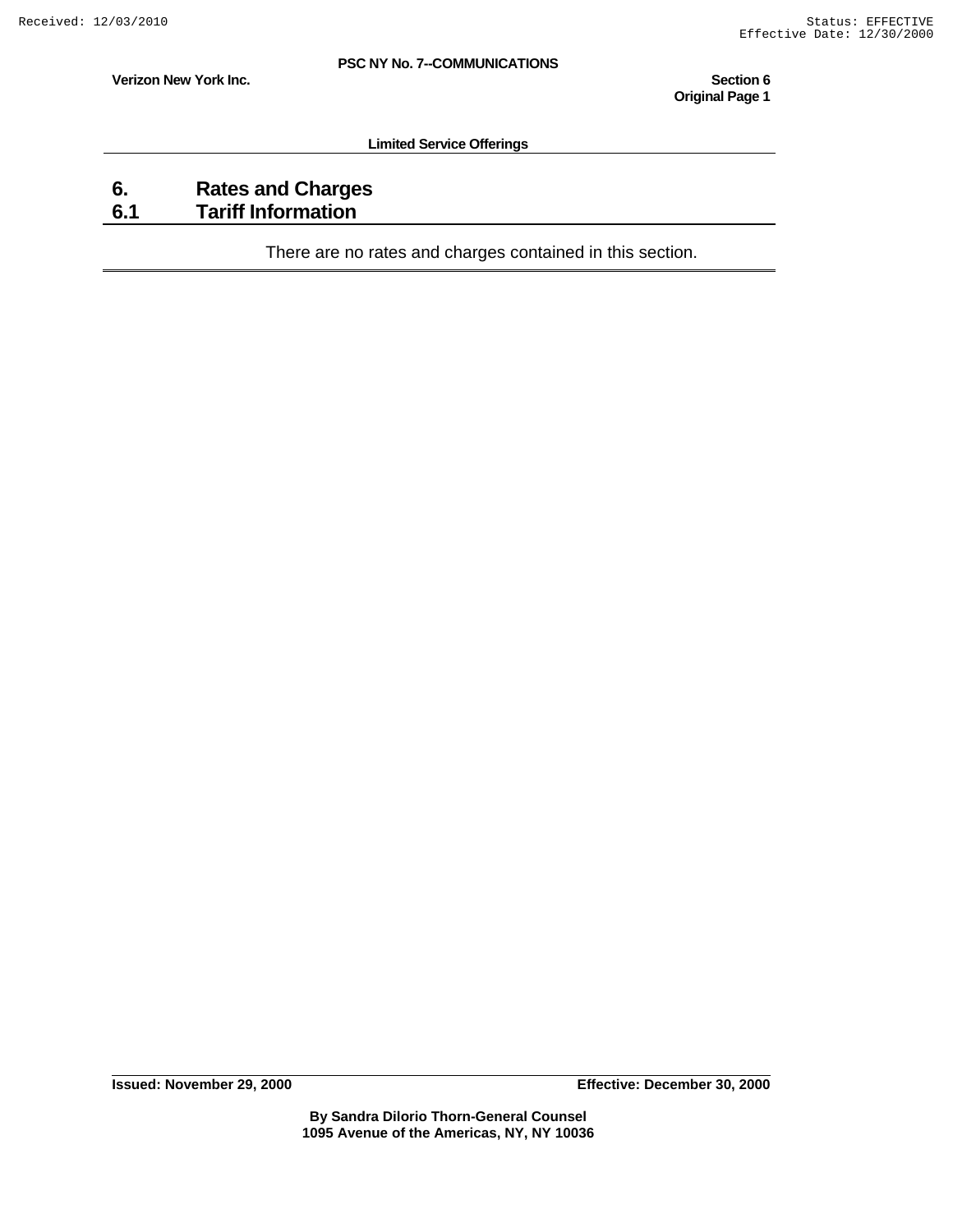**Verizon New York Inc.** Section 6 *New York Inc.* **Section 6 <b>***Section 6*  **Original Page 2** 

**Limited Service Offerings** 

## **6. Rates and Charges 6.2 General Regulations**

There are no rates and charges contained in this section.

**Issued: November 29, 2000 Effective: December 30, 2000**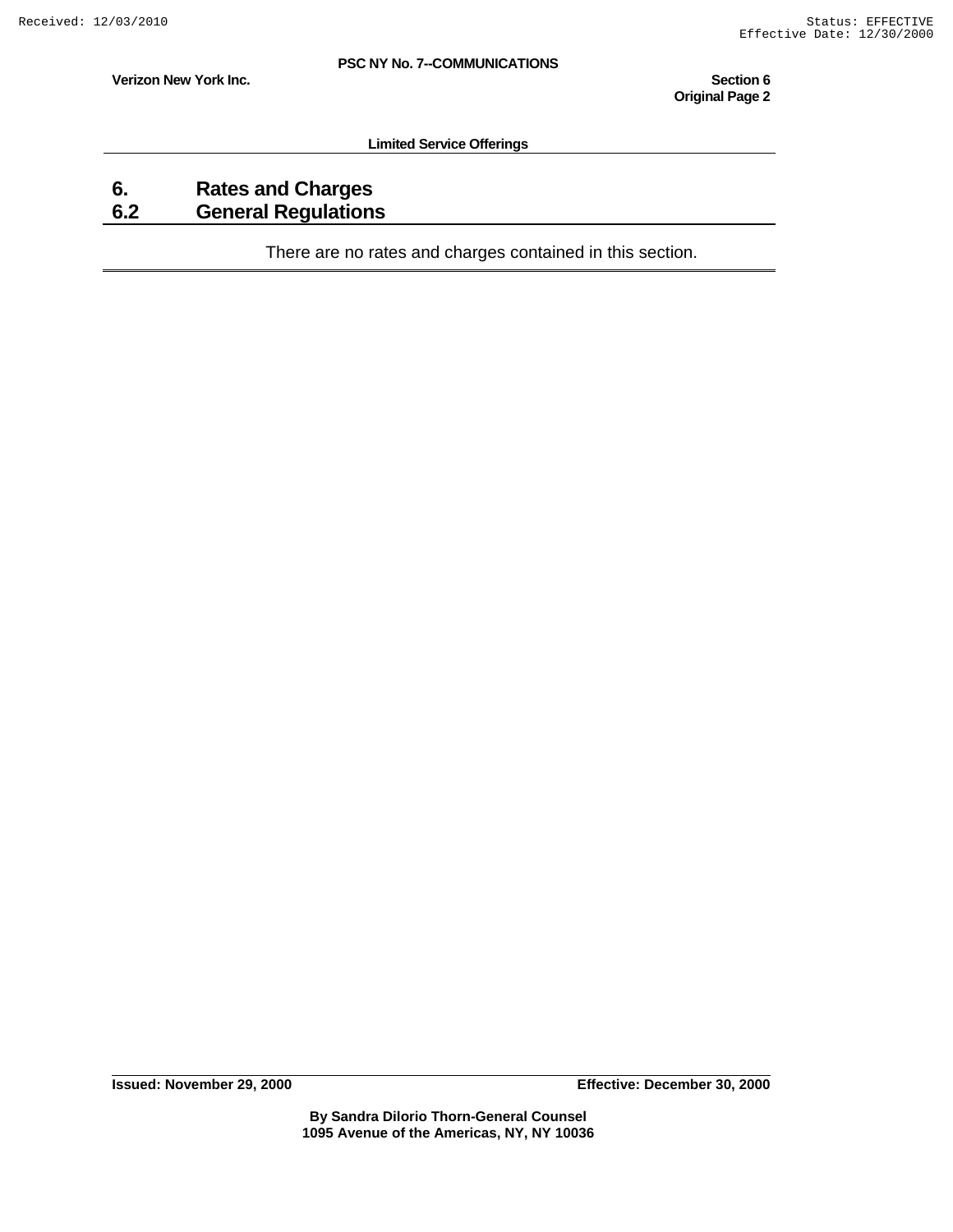**Original Page 3** 

**Verizon New York Inc.** Section 6 *New York Inc.* **Section 6 <b>***Section 6* 

**Limited Service Offerings** 

## **6. Rates and Charges 6.3 Ordering Service**

There are no rates and charges contained in this section.

**Issued: November 29, 2000 Effective: December 30, 2000**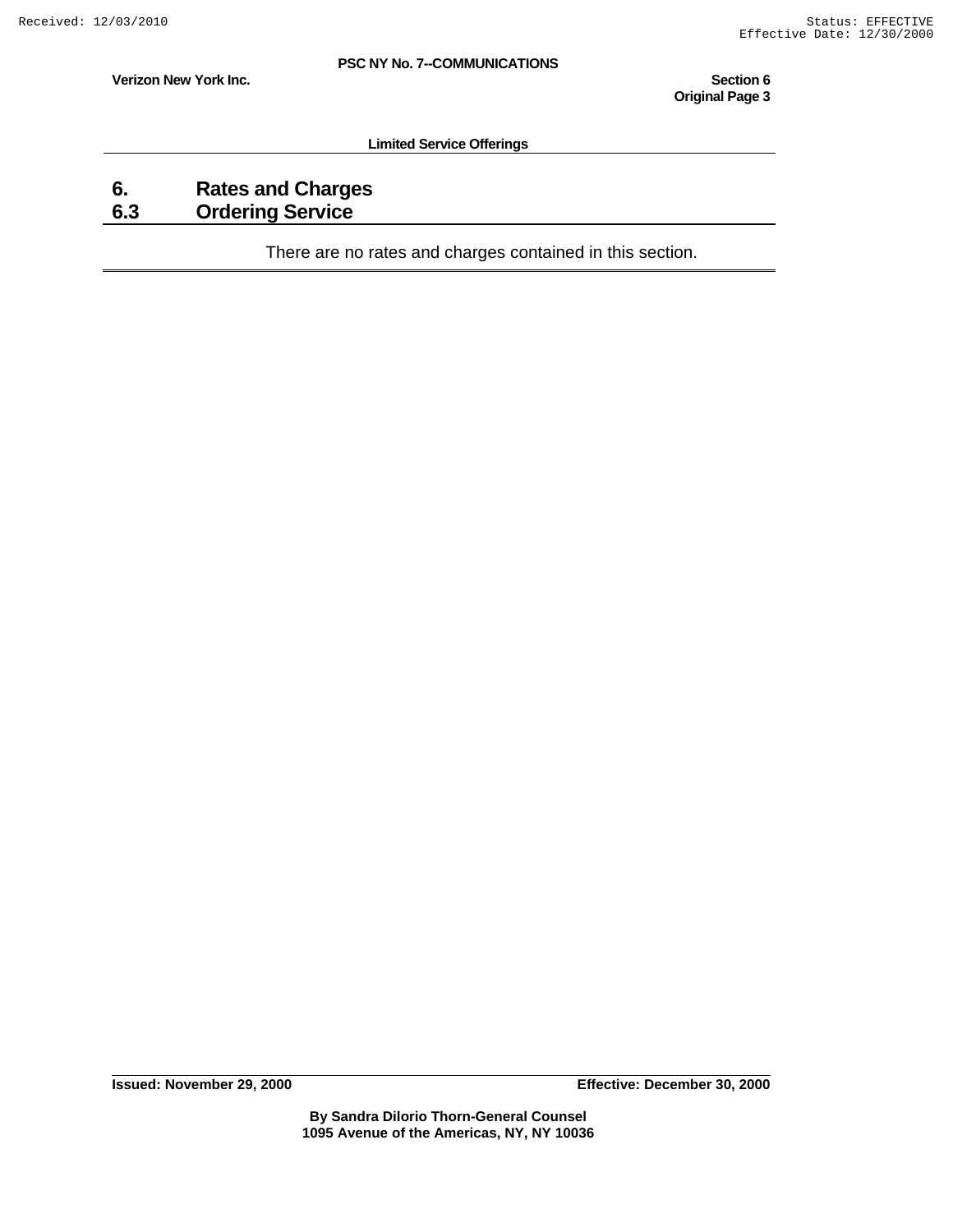Verizon New York Inc. Section 6 Fourth Revised Page 13.23 Superseding Third Revised Page 13.23

#### **Limited Service Offerings**

## **6. Rates and Charges 6.4 Limited Service Offerings (LSOs)**

An additional list of LSOs currently in force now appears in Part F of the Product Guide (N)

┐

(D)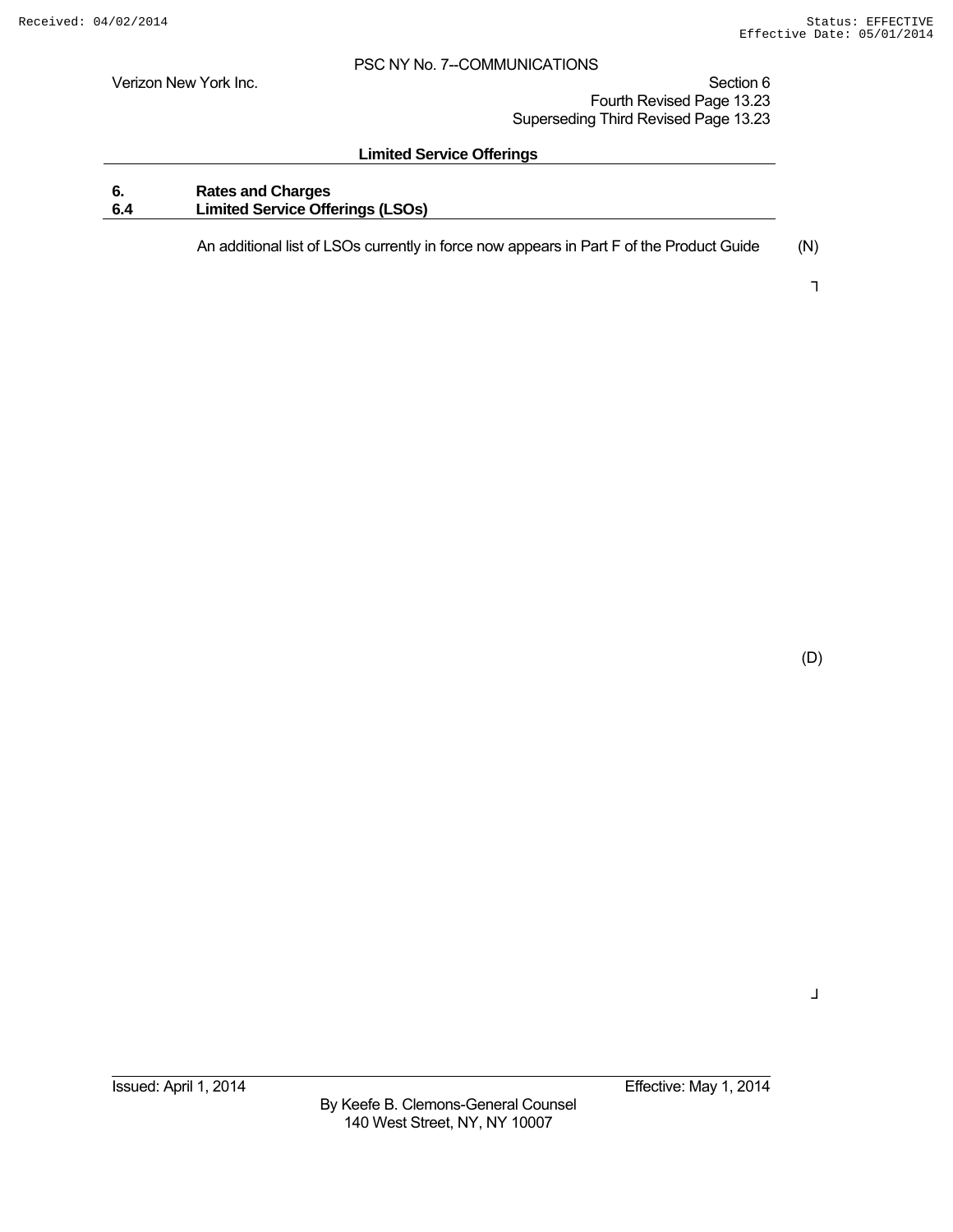Verizon New York Inc. Section 6

 First Revised Page 4 Superseding Original Page 4

#### **Limited Service Offerings**

## **6. Rates and Charges 6.4 Limited Service Offerings (LSOs)**

An additional list of LSOs currently in force now appears in Part F of the Product Guide (N)

┐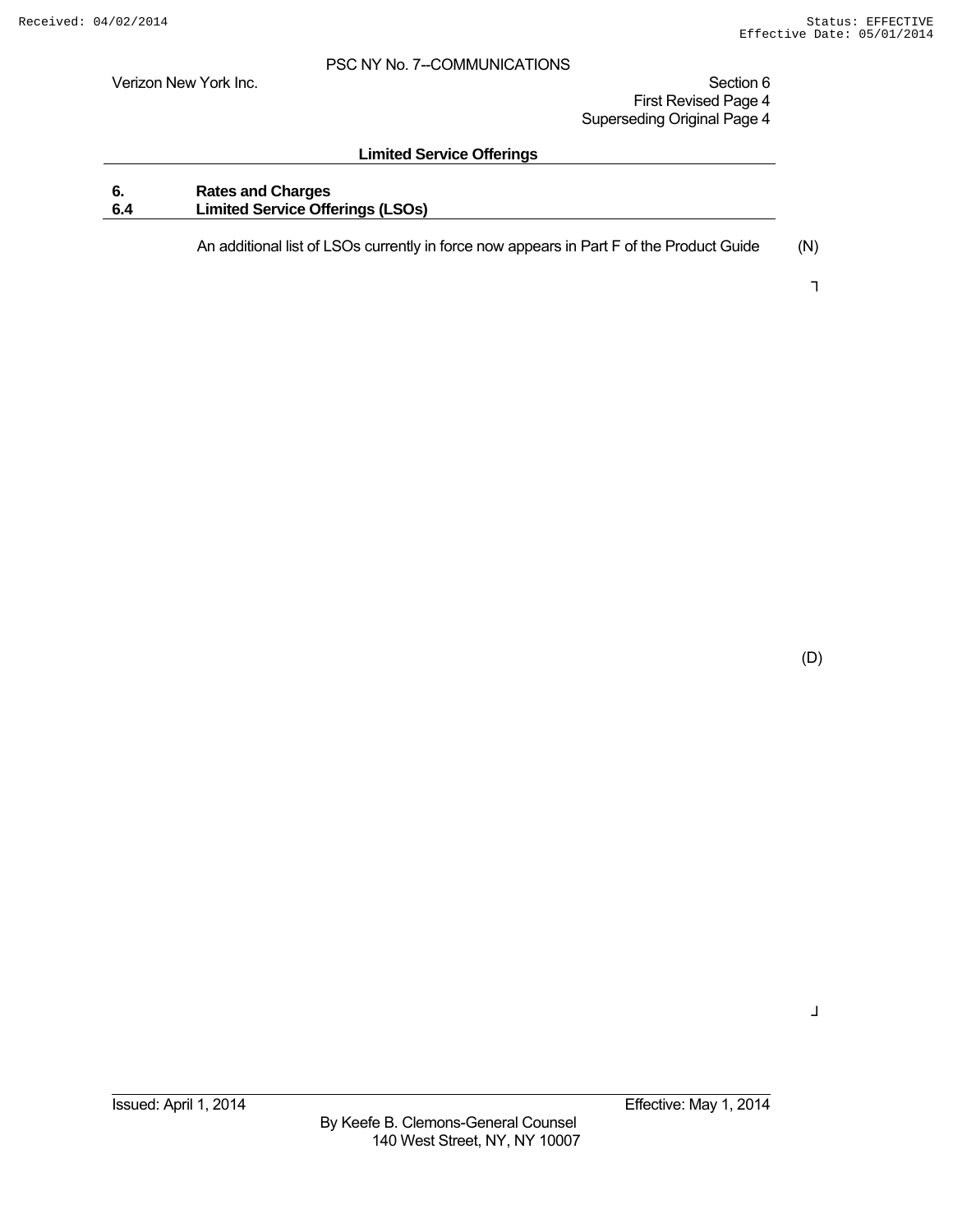Verizon New York Inc. Section 6 Second Revised Page 5 Superseding First Revised Page 5

#### **Limited Service Offerings**

## **6. Rates and Charges 6.4 Limited Service Offerings (LSOs)**

An additional list of LSOs currently in force now appears in Part F of the Product Guide (N)

┐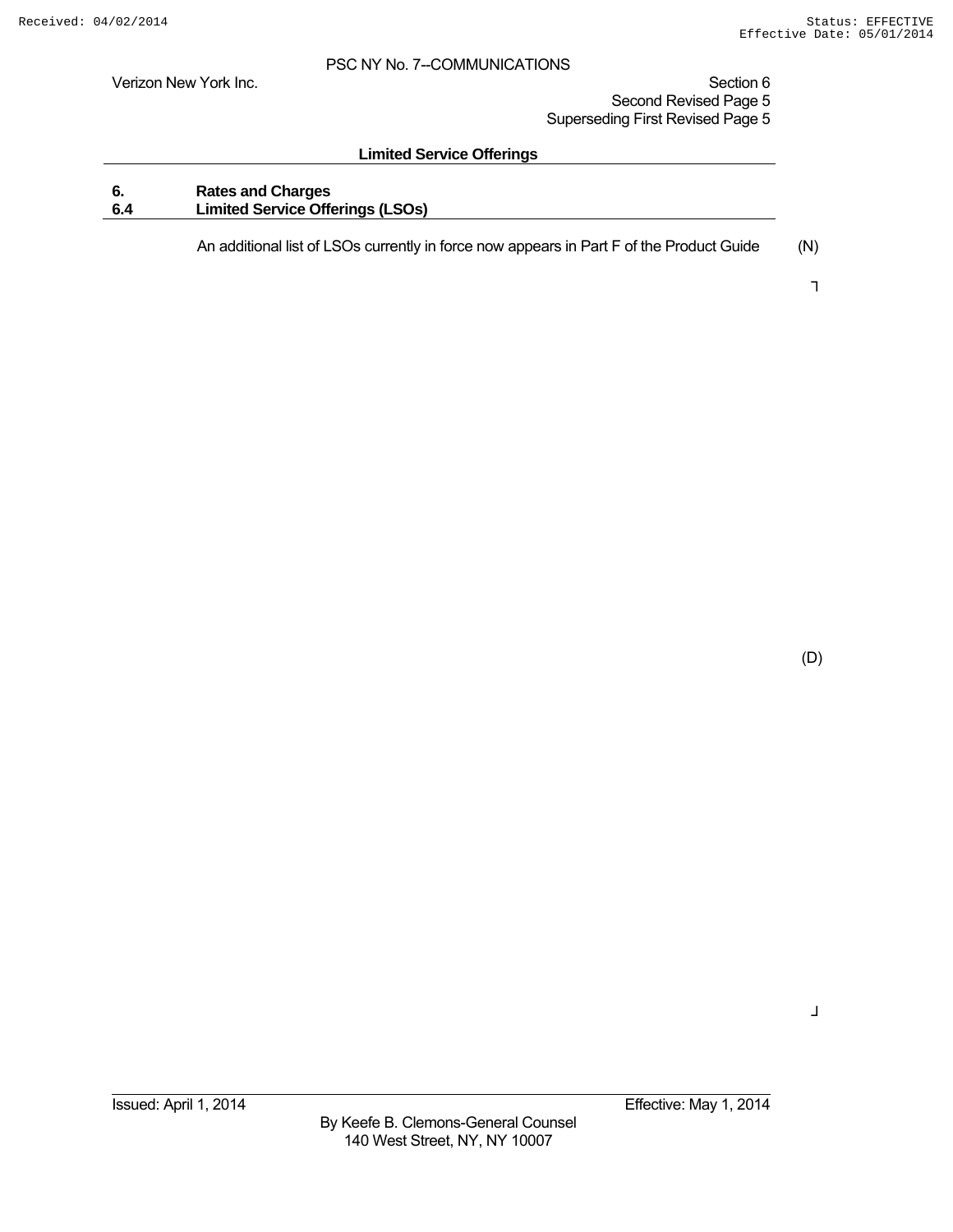Verizon New York Inc. Section 6 Third Revised Page 6 Superseding Second Revised Page 6

#### **Limited Service Offerings**

## **6. Rates and Charges 6.4 Limited Service Offerings (LSOs)**

An additional list of LSOs currently in force now appears in Part F of the Product Guide (N)

┐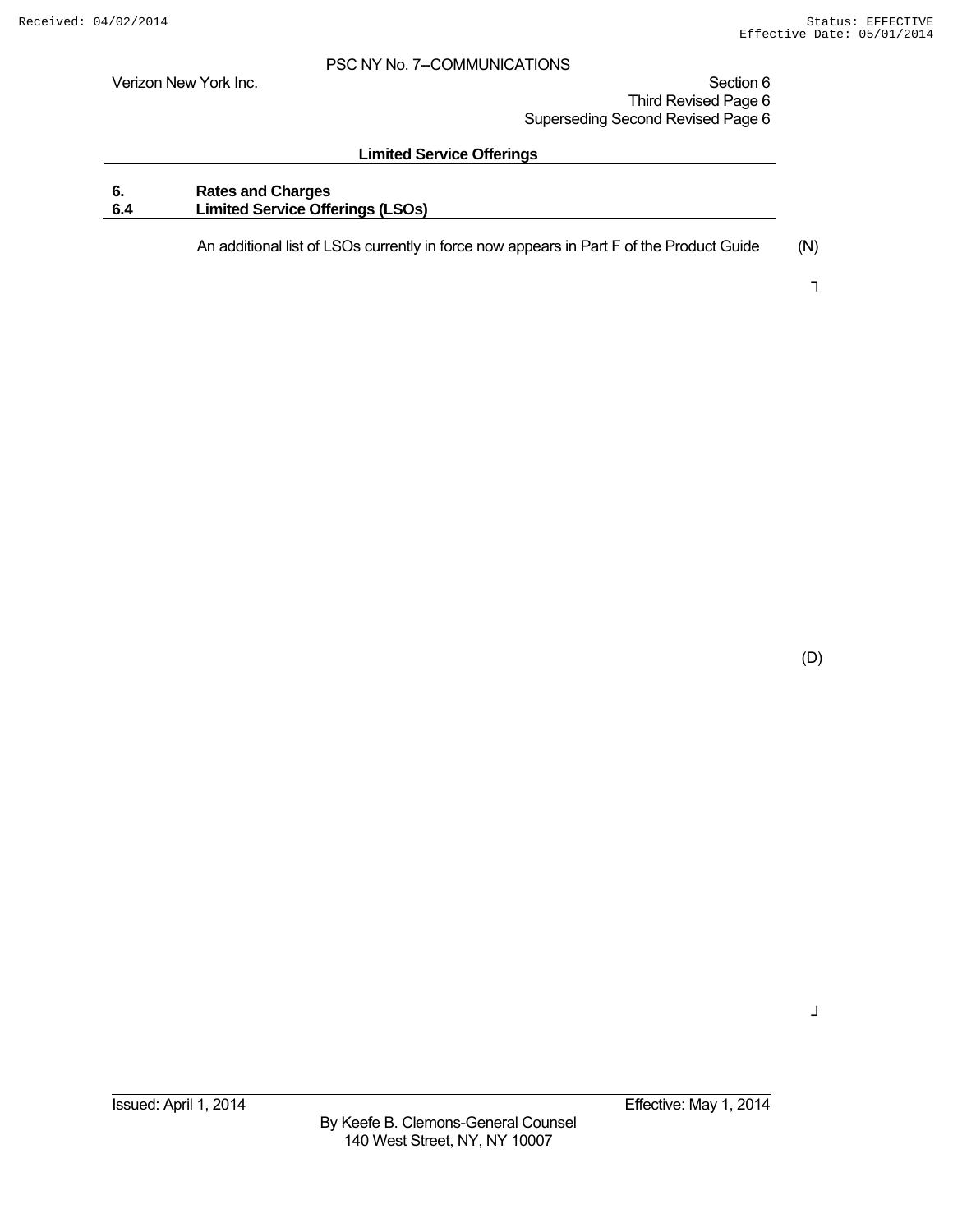Verizon New York Inc. Section 6 Second Revised Page 7 Superseding First Revised Page 7

#### **Limited Service Offerings**

## **6. Rates and Charges 6.4 Limited Service Offerings (LSOs)**

An additional list of LSOs currently in force now appears in Part F of the Product Guide (N)

┐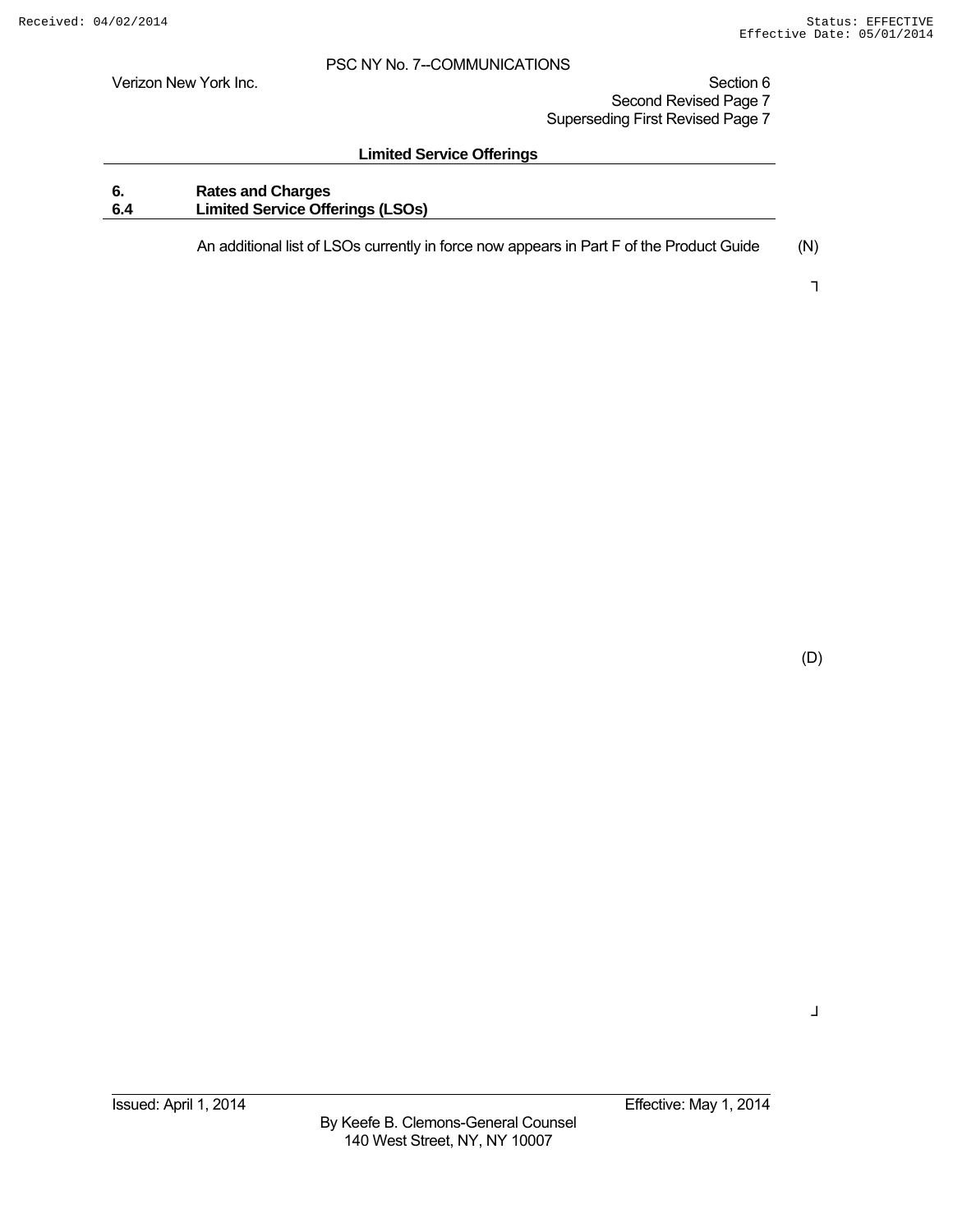Verizon New York Inc. Section 6

 First Revised Page 8 Superseding Original Page 8

#### **Limited Service Offerings**

## **6. Rates and Charges 6.4 Limited Service Offerings (LSOs)**

An additional list of LSOs currently in force now appears in Part F of the Product Guide (N)

┐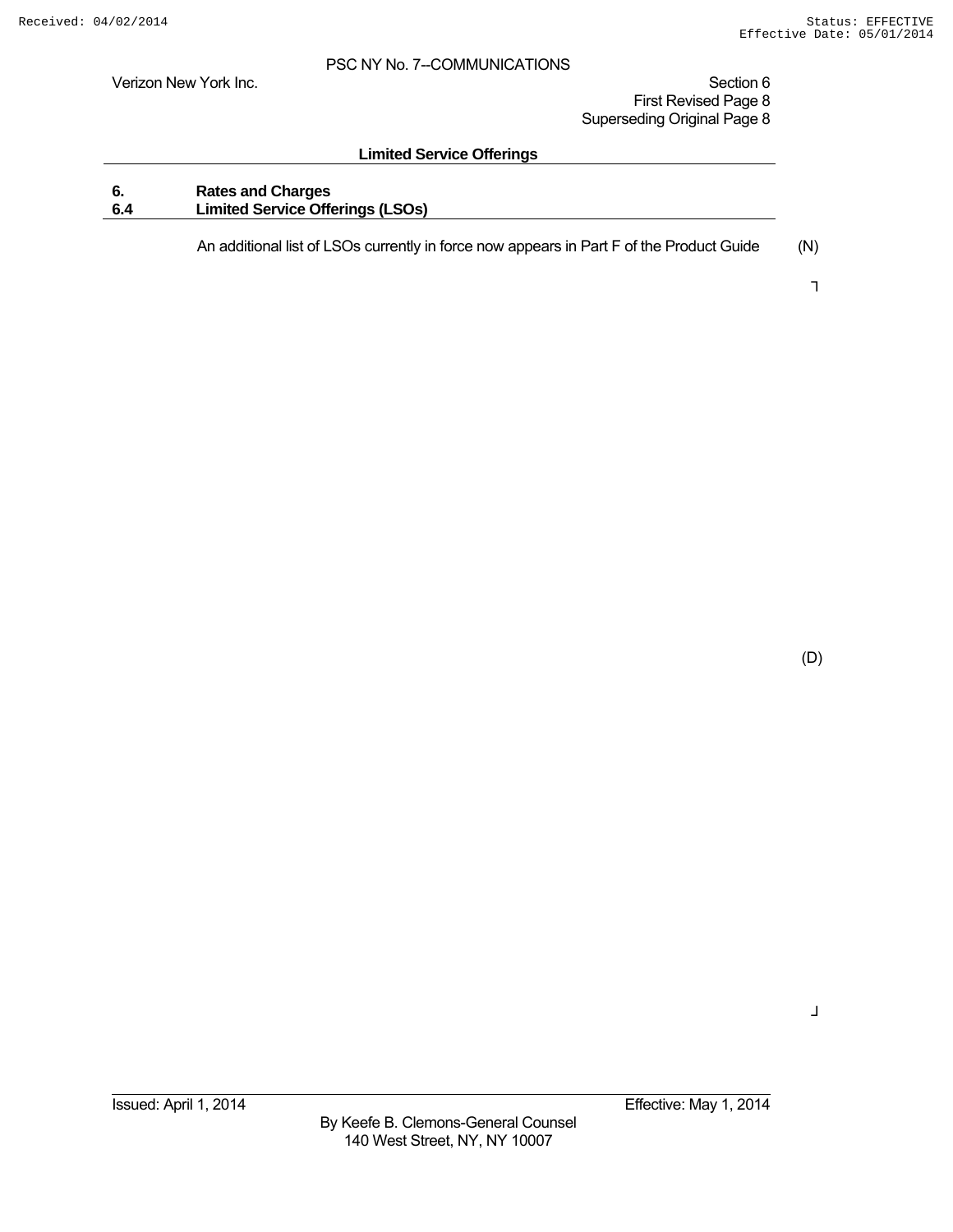Verizon New York Inc. Section 6

 First Revised Page 9 Superseding Original Page 9

#### **Limited Service Offerings**

## **6. Rates and Charges 6.4 Limited Service Offerings (LSOs)**

An additional list of LSOs currently in force now appears in Part F of the Product Guide (N)

┐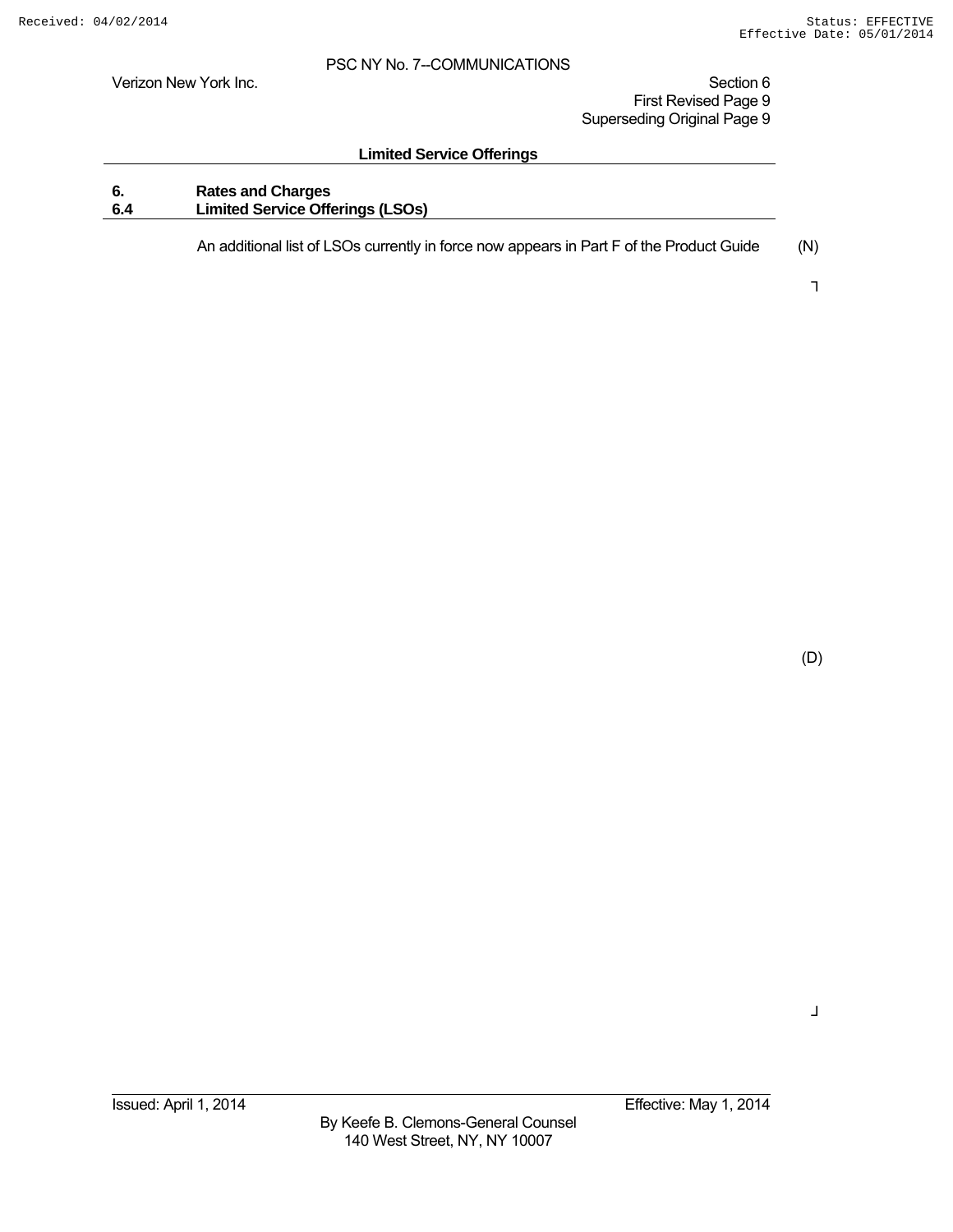Verizon New York Inc. Section 6

 First Revised Page 10 Superseding Original Page 10

#### Limited Service Offerings

## **6. Rates and Charges 6.4 Limited Service Offerings (LSOs)**

An additional list of LSOs currently in force now appears in Part F of the Product Guide (N)

┐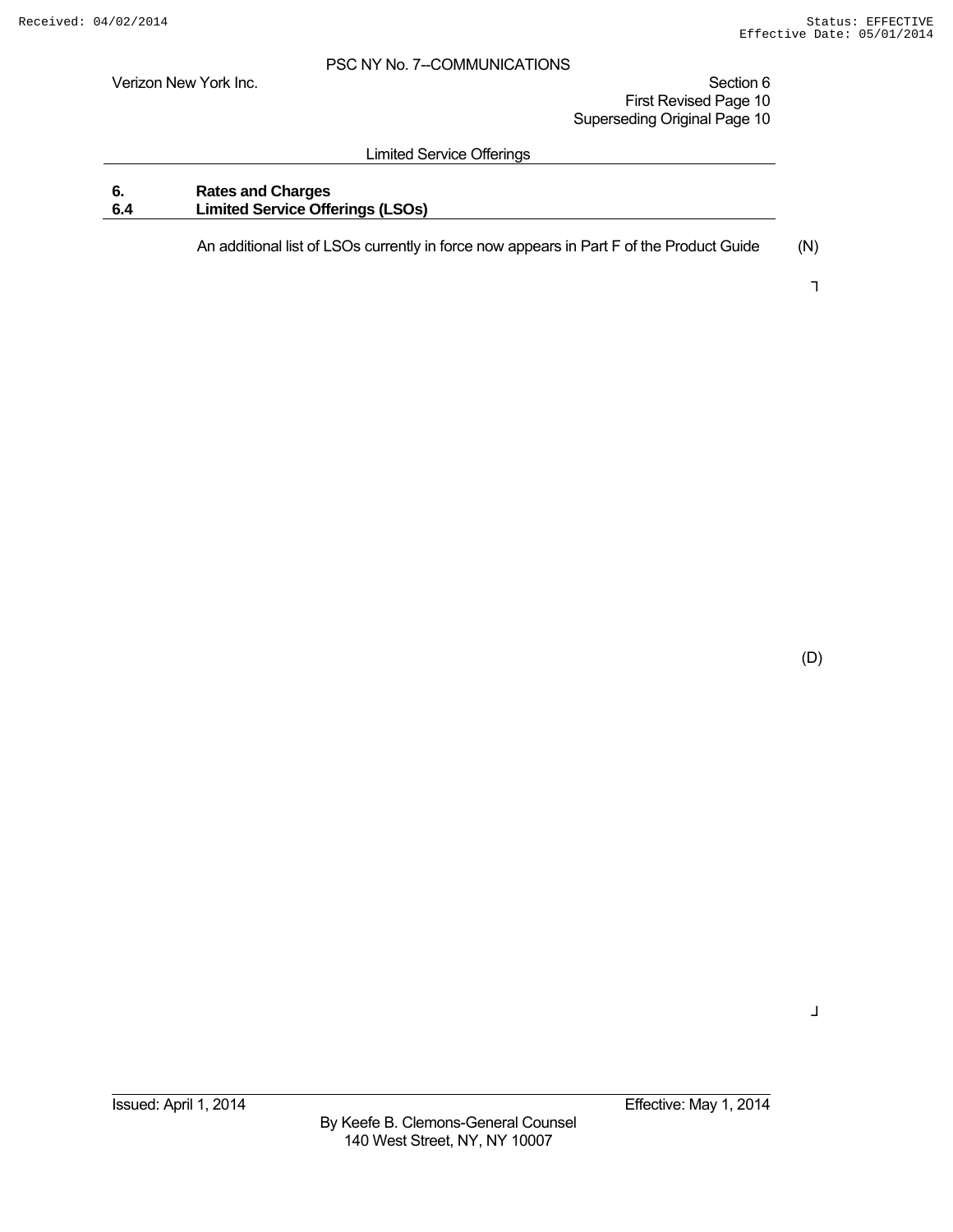Verizon New York Inc. **Section 6** Section 6

 First Revised Page 11 Superseding Original Page 11

#### Limited Service Offerings

## **6. Rates and Charges 6.4 Limited Service Offerings (LSOs)**

An additional list of LSOs currently in force now appears in Part F of the Product Guide (N)

┐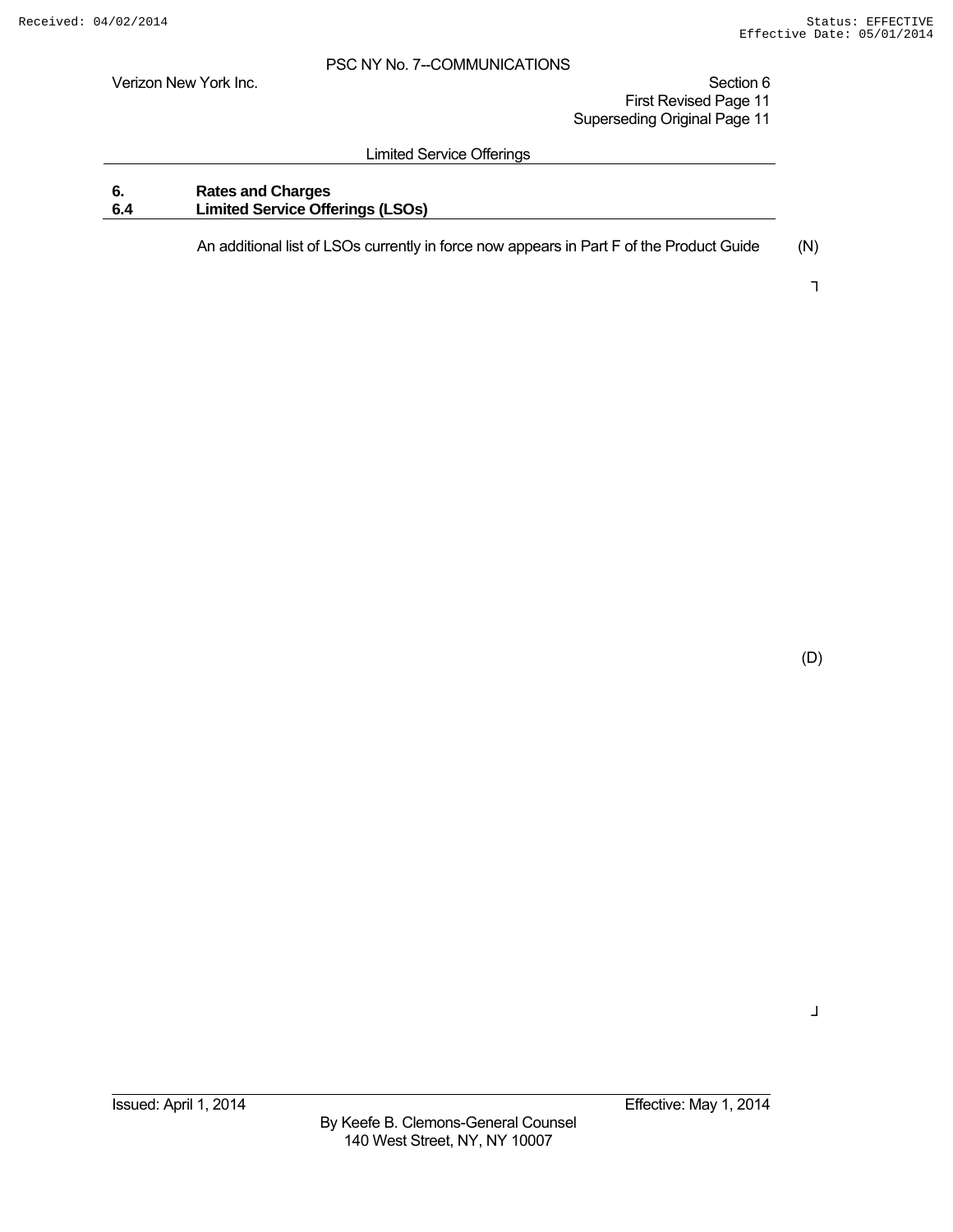Verizon New York Inc. Section 6 Second Revised Page 12 Superseding First Revised Page 12

#### Limited Service Offerings

## **6. Rates and Charges 6.4 Limited Service Offerings (LSOs)**

An additional list of LSOs currently in force now appears in Part F of the Product Guide (N)

┐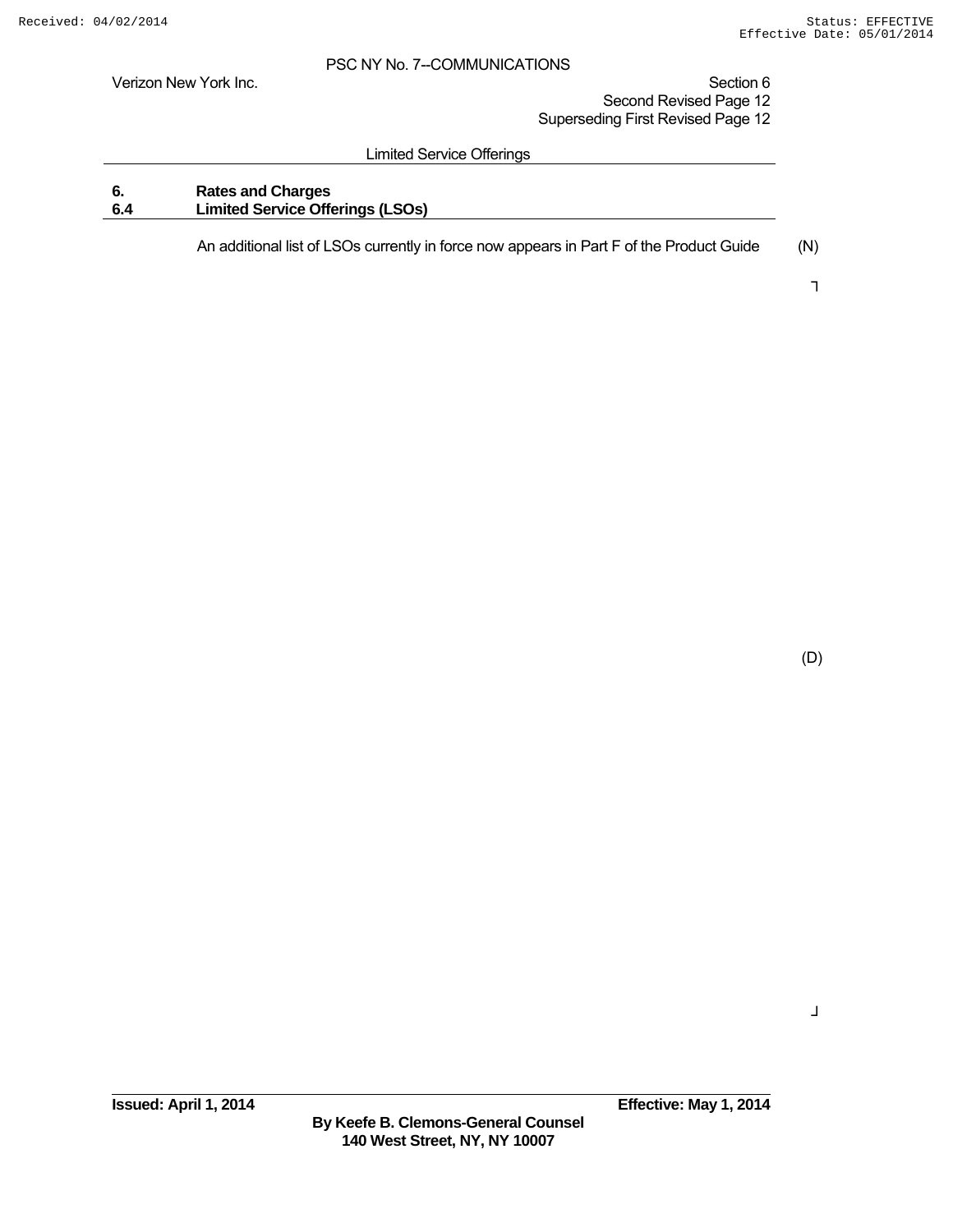Verizon New York Inc. Section 6 Third Revised Page 13 Superseding Second Revised Page 13

#### Limited Service Offerings

## **6. Rates and Charges 6.4 Limited Service Offerings (LSOs)**

An additional list of LSOs currently in force now appears in Part F of the Product Guide (N)

┐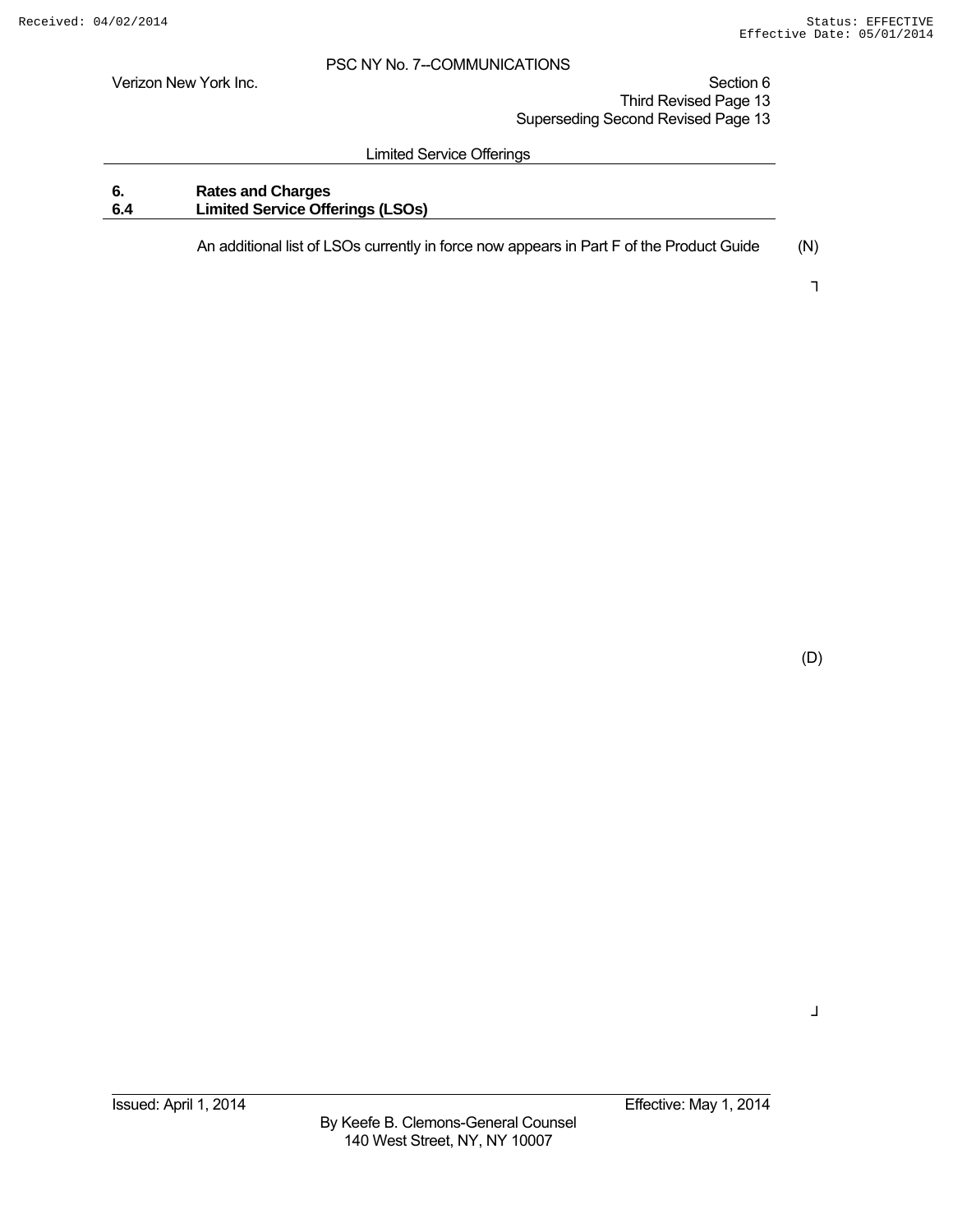Verizon New York Inc. Section 6

 First Revised Page 13.1 Superseding Original Page 13.1

#### Limited Service Offerings

## **6. Rates and Charges 6.4 Limited Service Offerings (LSOs)**

An additional list of LSOs currently in force now appears in Part F of the Product Guide (N)

┐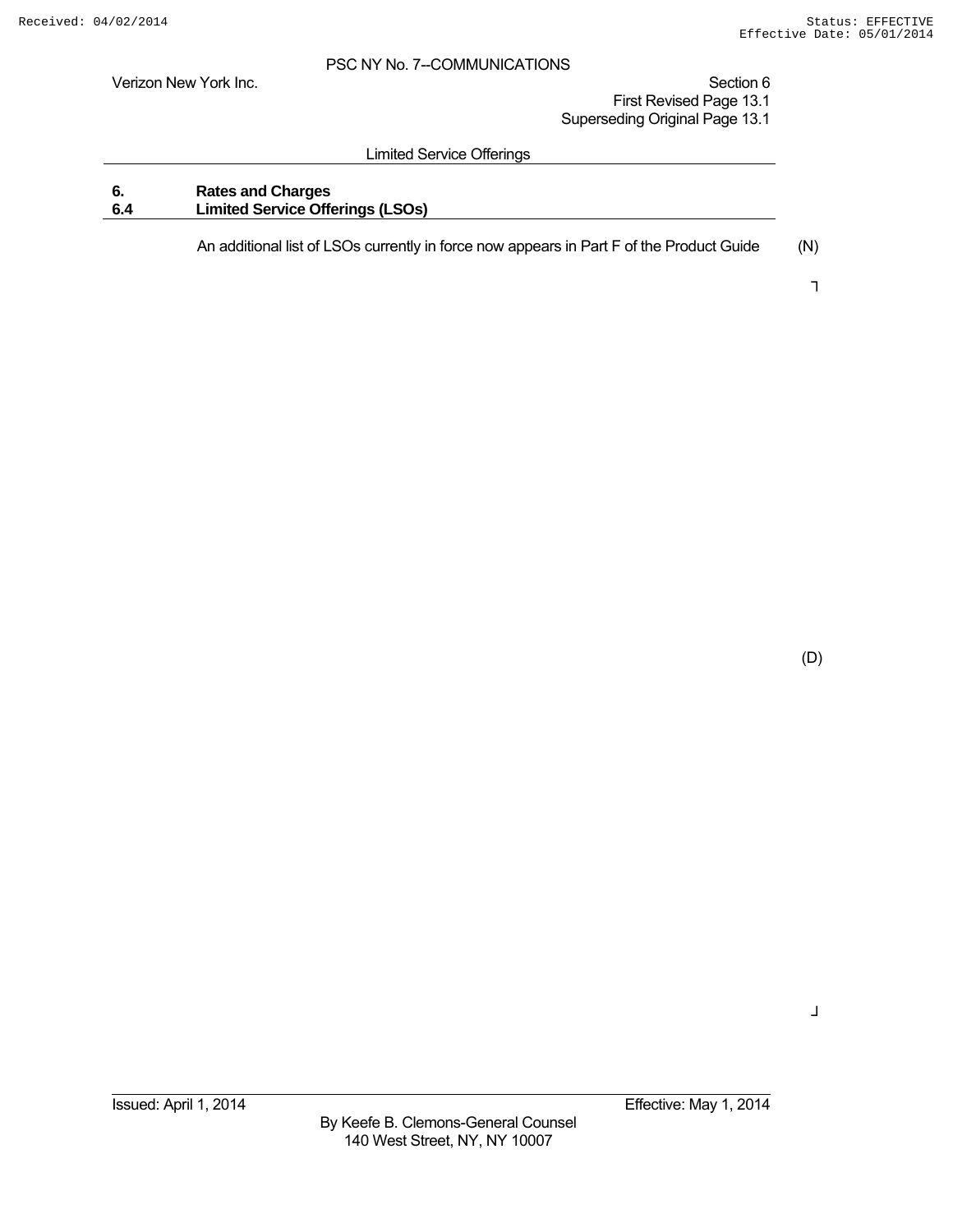Verizon New York Inc. Section 6

 First Revised Page 13.2 Superseding Original Page 13.2

#### Limited Service Offerings

## **6. Rates and Charges 6.4 Limited Service Offerings (LSOs)**

An additional list of LSOs currently in force now appears in Part F of the Product Guide (N)

┐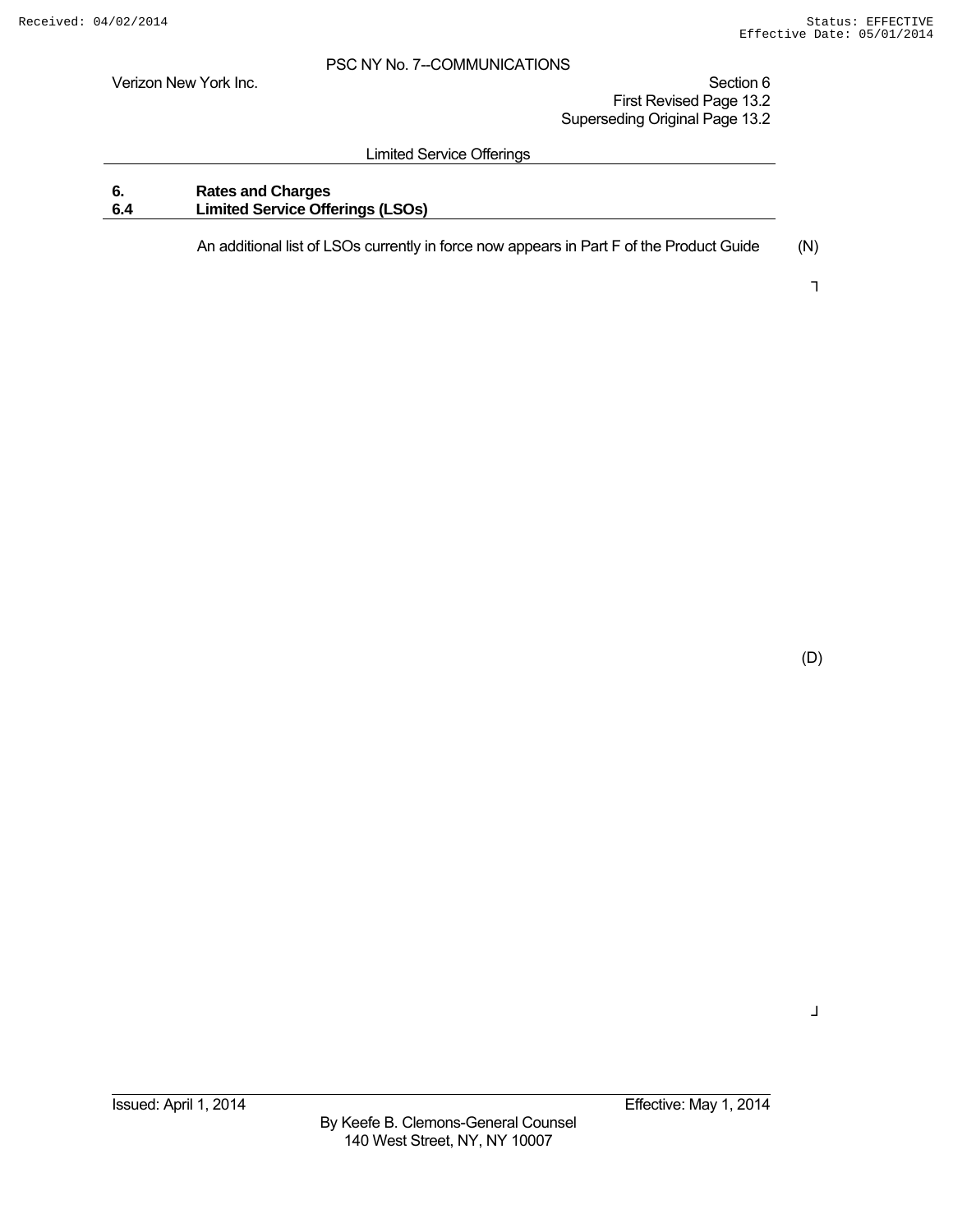Verizon New York Inc. Section 6 First Revised Page 13.3 Superseding Original Page 13.3

Limited Service Offerings

### **6. Rates and Charges 6.4 Limited Service Offerings (LSOs)**

An additional list of LSOs currently in force now appears in Part F of the Product Guide (N)

┐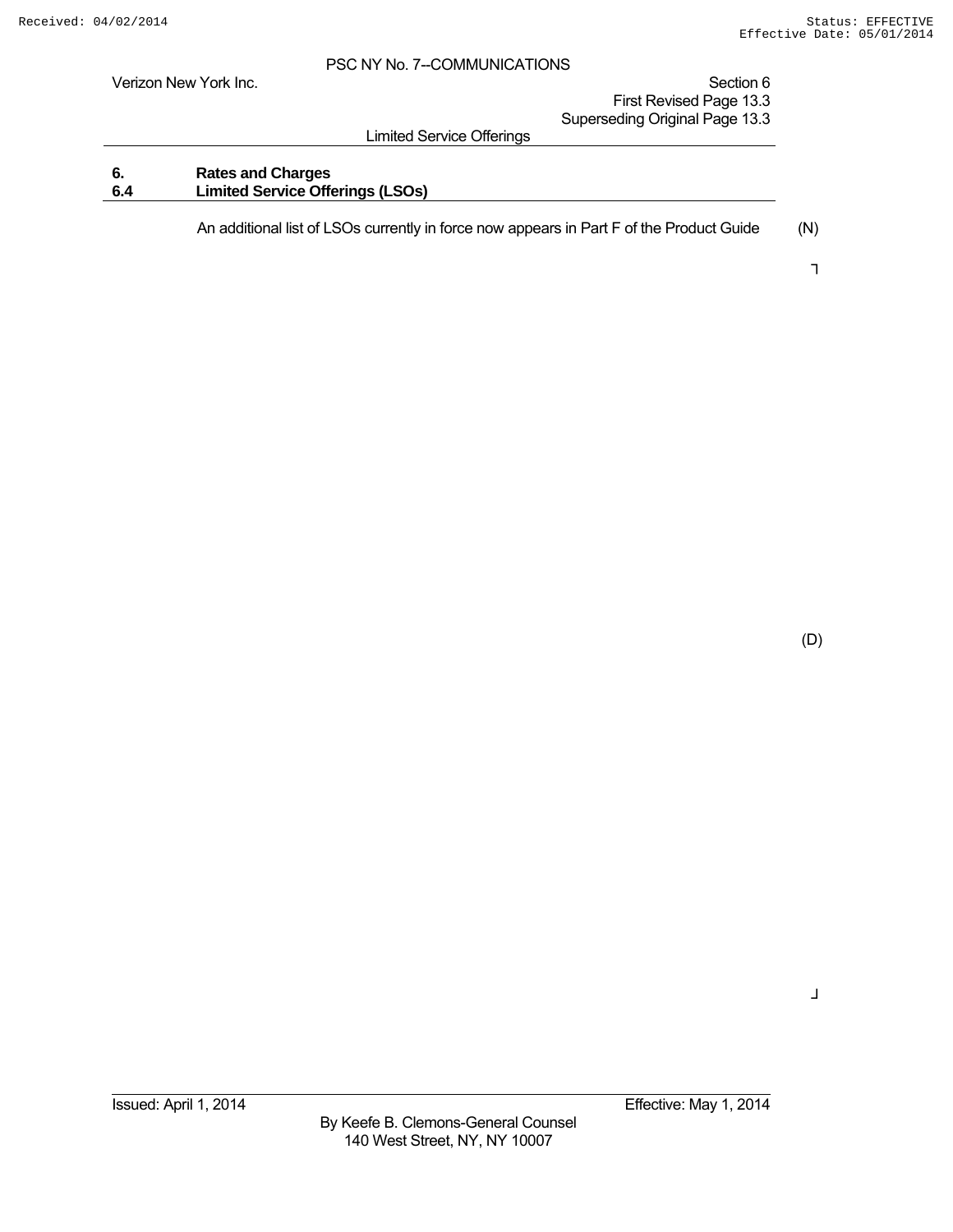Verizon New York Inc. Section 6

 First Revised Page 13.4 Superseding Original Page 13.4

#### Limited Service Offerings

## **6. Rates and Charges 6.4 Limited Service Offerings (LSOs)**

An additional list of LSOs currently in force now appears in Part F of the Product Guide (N)

┐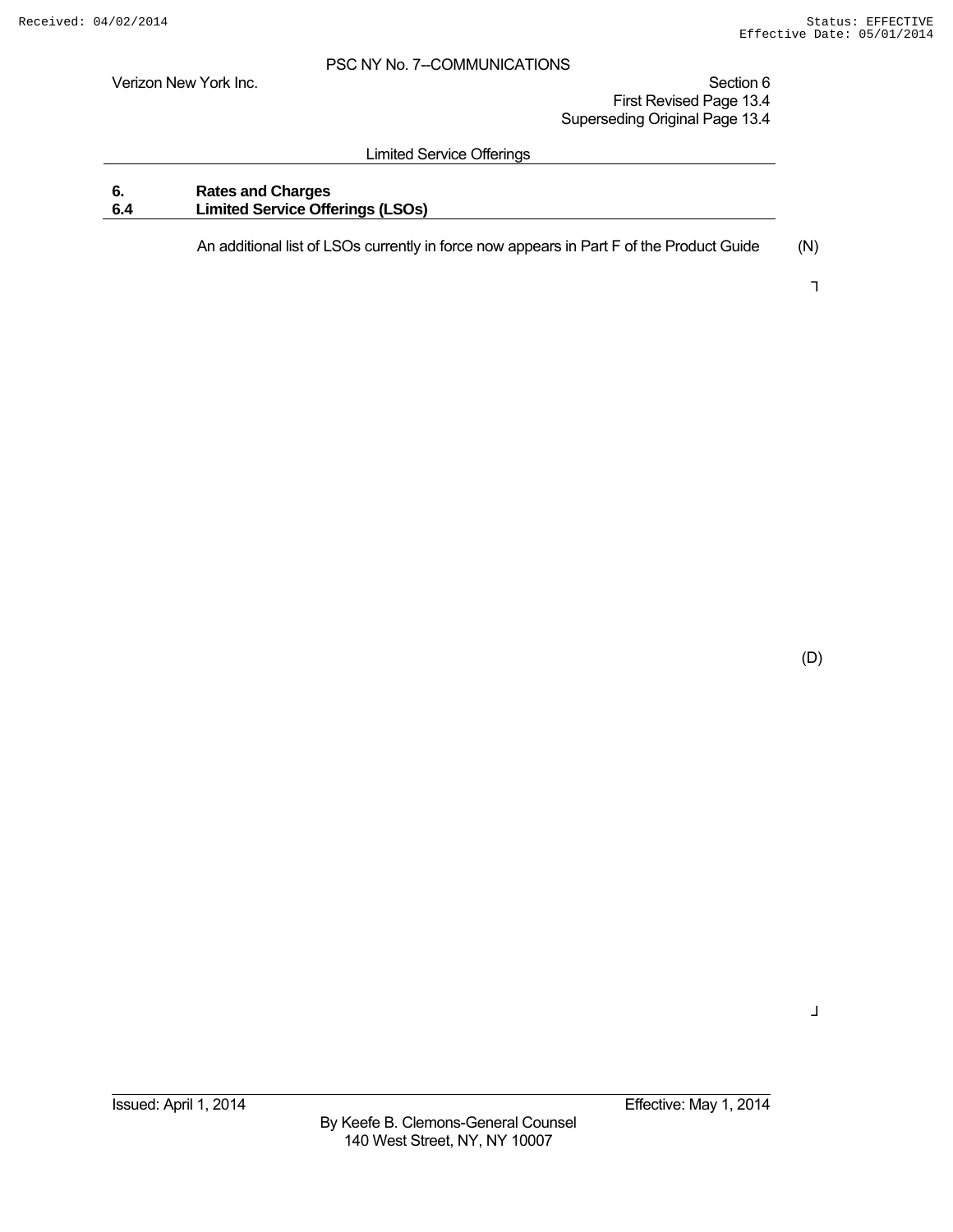Verizon New York Inc. Section 6 Second Revised Page 13.5 Cancels First Revised Page 13.5

#### **Limited Service Offerings**

## **6. Rates and Charges 6.4 Limited Service Offerings (LSOs)**

An additional list of LSOs currently in force now appears in Part F of the Product Guide (N)

┐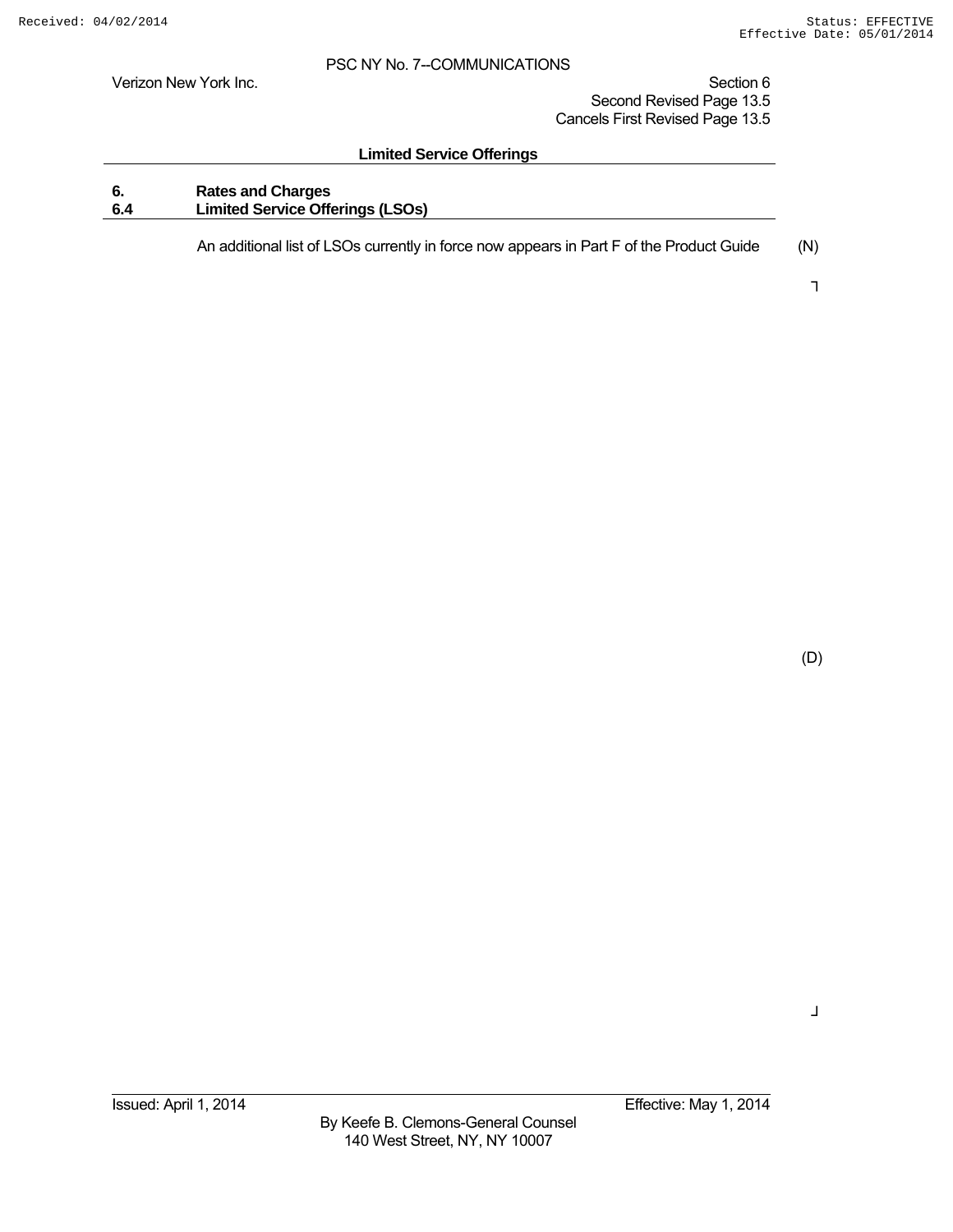Verizon New York Inc. Section 6 Third Revised Page 13.6 Superseding Second Revised Page 13.6

#### **Limited Service Offerings**

## **6. Rates and Charges 6.4 Limited Service Offerings (LSOs)**

An additional list of LSOs currently in force now appears in Part F of the Product Guide (N)

┐

(D)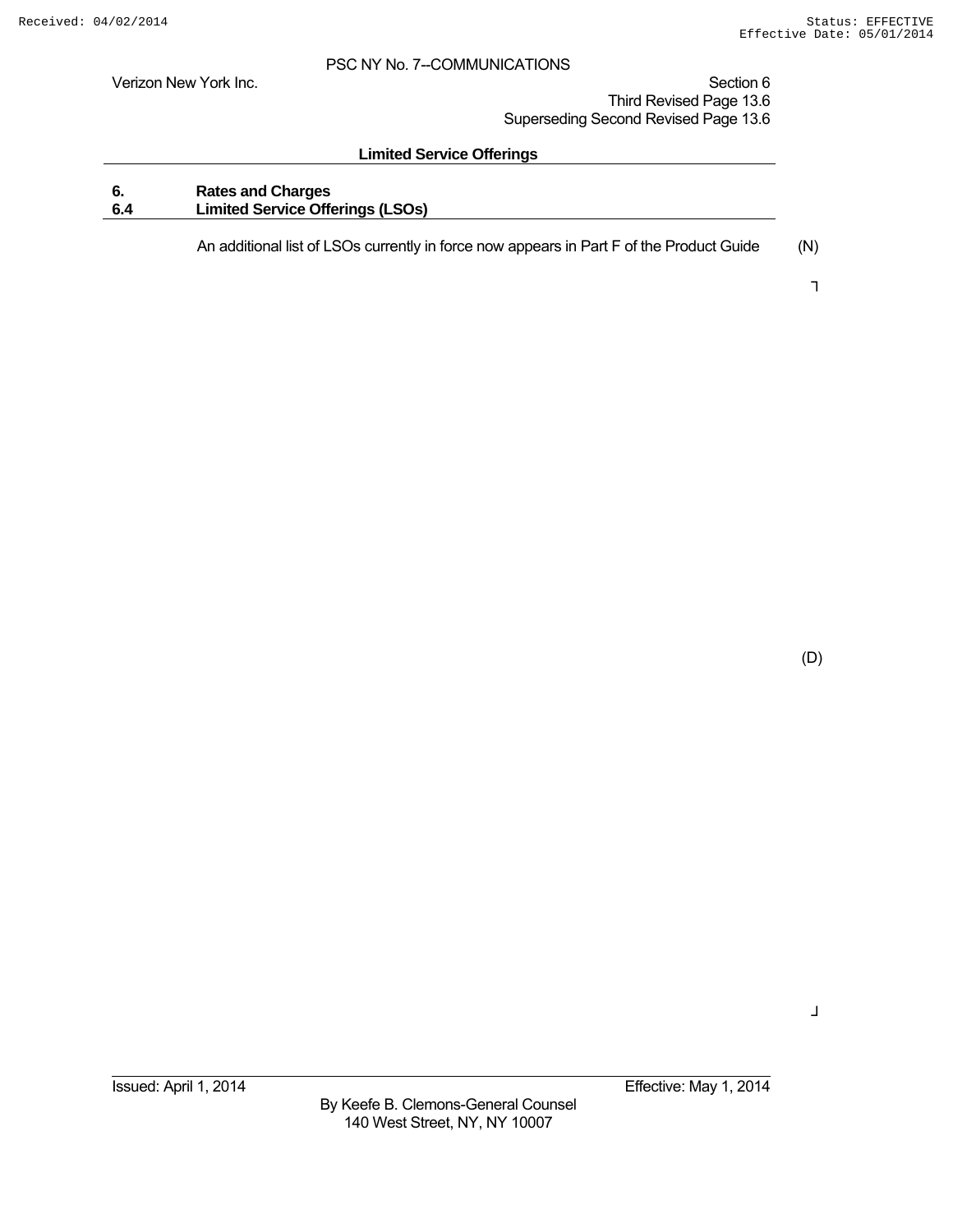Verizon New York Inc. Section 6

 Second Revised Page 13.7 Superseding First Revised 13.7

#### **Limited Service Offerings**

## **6. Rates and Charges 6.4 Limited Service Offerings (LSOs)**

An additional list of LSOs currently in force now appears in Part F of the Product Guide (N)

┐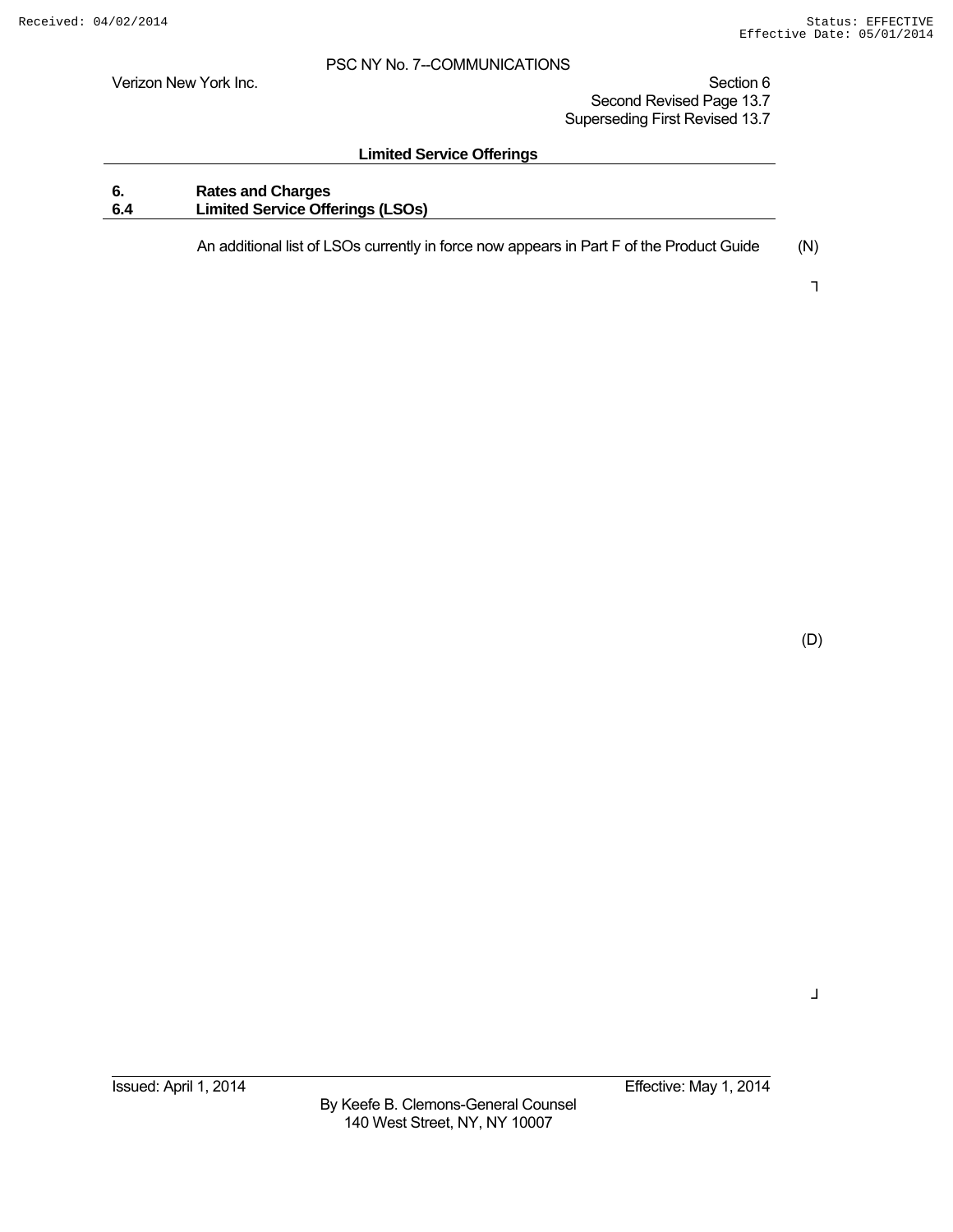Verizon New York Inc. Section 6 Second Revised Page 13.8 Superseding First Revised Page 13.8

#### **Limited Service Offerings**

## **6. Rates and Charges 6.4 Limited Service Offerings (LSOs)**

An additional list of LSOs currently in force now appears in Part F of the Product Guide (N)

┐

(D)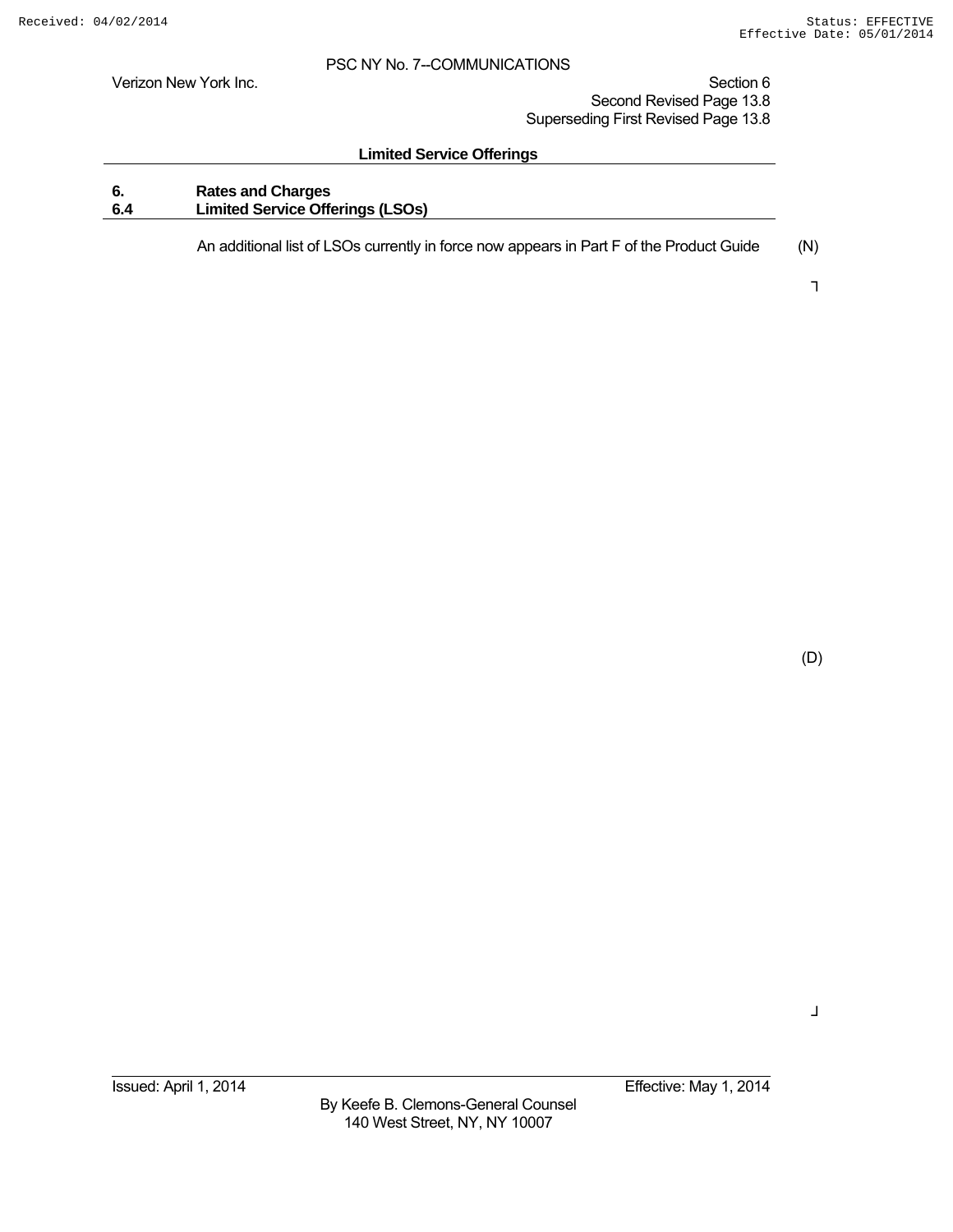Verizon New York Inc. Section 6 Second Revised Page 13.9 Superseding First Revised Page 13.9

#### **Limited Service Offerings**

## **6. Rates and Charges 6.4 Limited Service Offerings (LSOs)**

An additional list of LSOs currently in force now appears in Part F of the Product Guide (N)

┐

(D)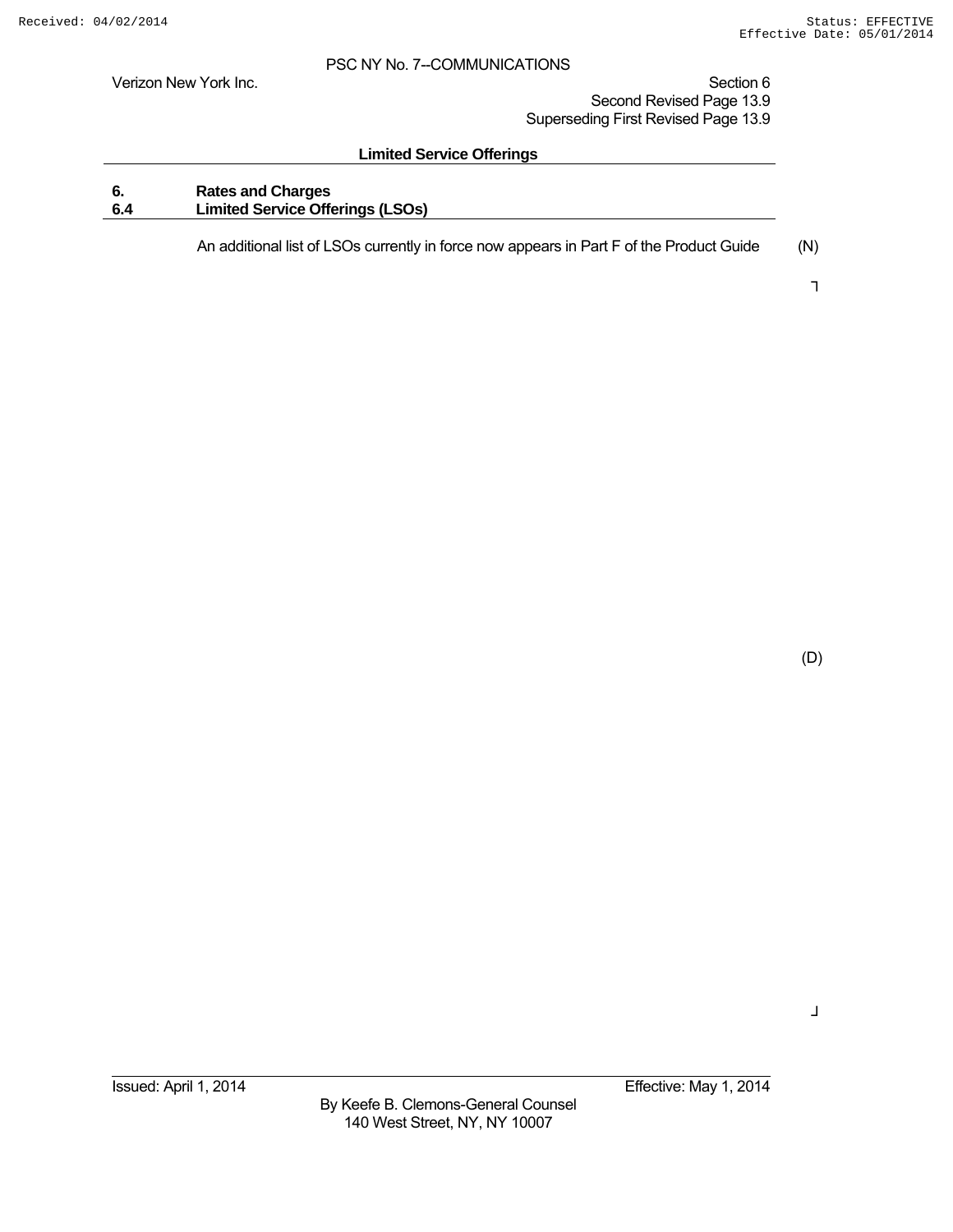Verizon New York Inc. Section 6 Second Revised Page 13.10 Superseding First Revised Page 13.10

#### **Limited Service Offerings**

## **6. Rates and Charges 6.4 Limited Service Offerings (LSOs)**

An additional list of LSOs currently in force now appears in Part F of the Product Guide (N)

┐

(D)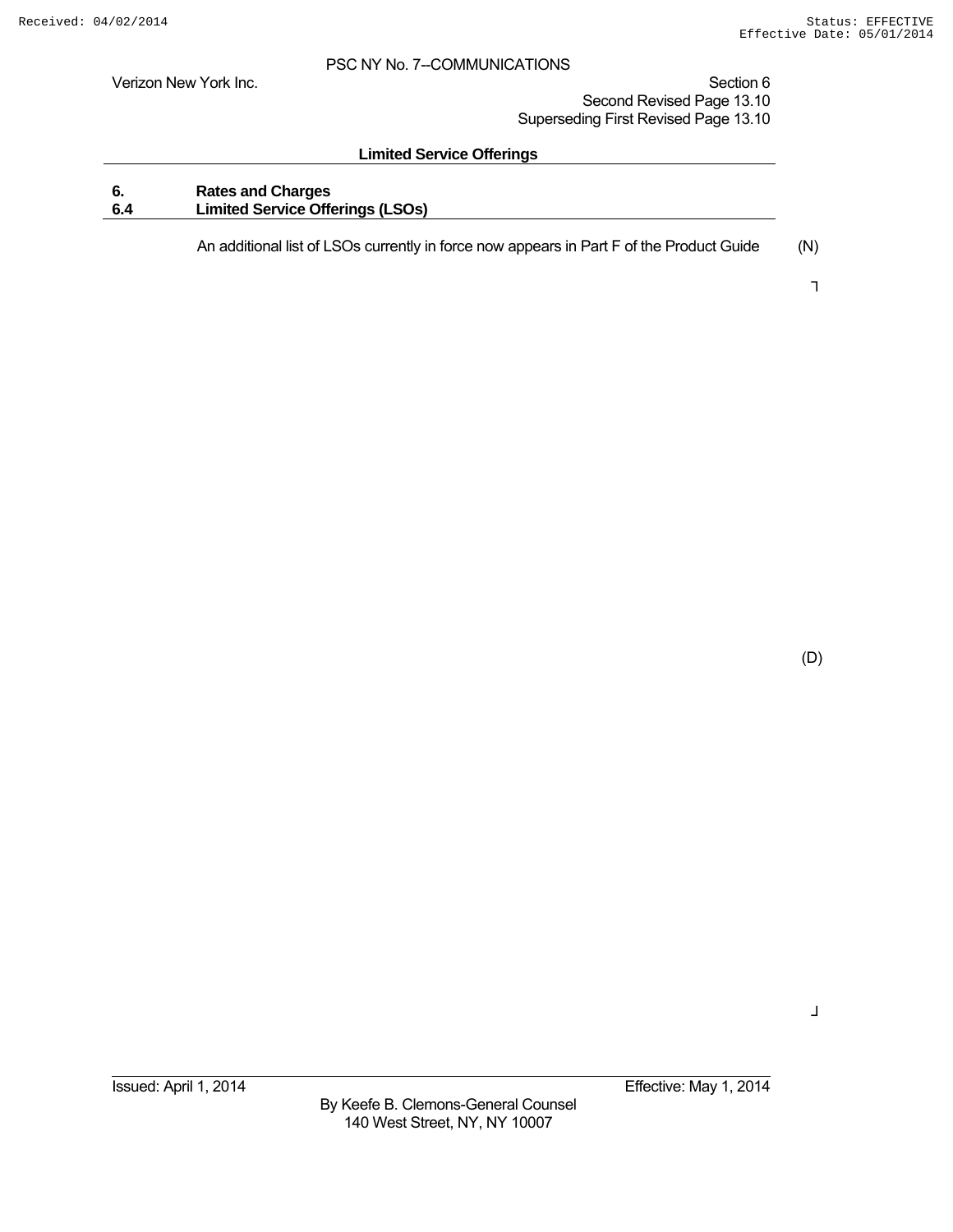Verizon New York Inc. Section 6 Third Revised Page 13.11 Superseding Second Revised Page 13.11

#### Limited Service Offerings

## **6. Rates and Charges 6.4 Limited Service Offerings (LSOs)**

An additional list of LSOs currently in force now appears in Part F of the Product Guide (N)

┐

(D)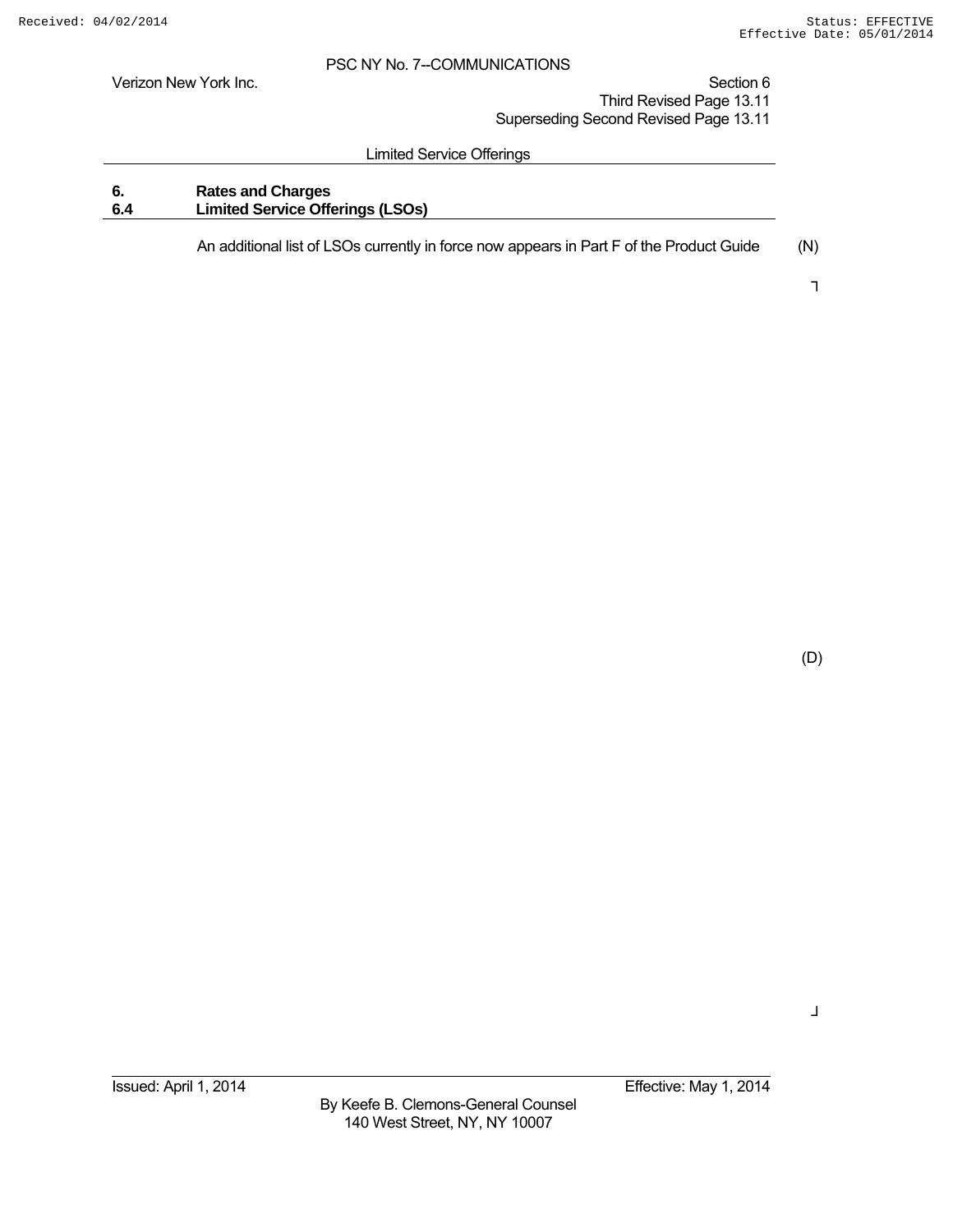Verizon New York Inc. Section 6

 First Revised Page 13.12 Superseding Original Page 13.12

#### **Limited Service Offerings**

## **6. Rates and Charges 6.4 Limited Service Offerings (LSOs)**

An additional list of LSOs currently in force now appears in Part F of the Product Guide (N)

┐

(D)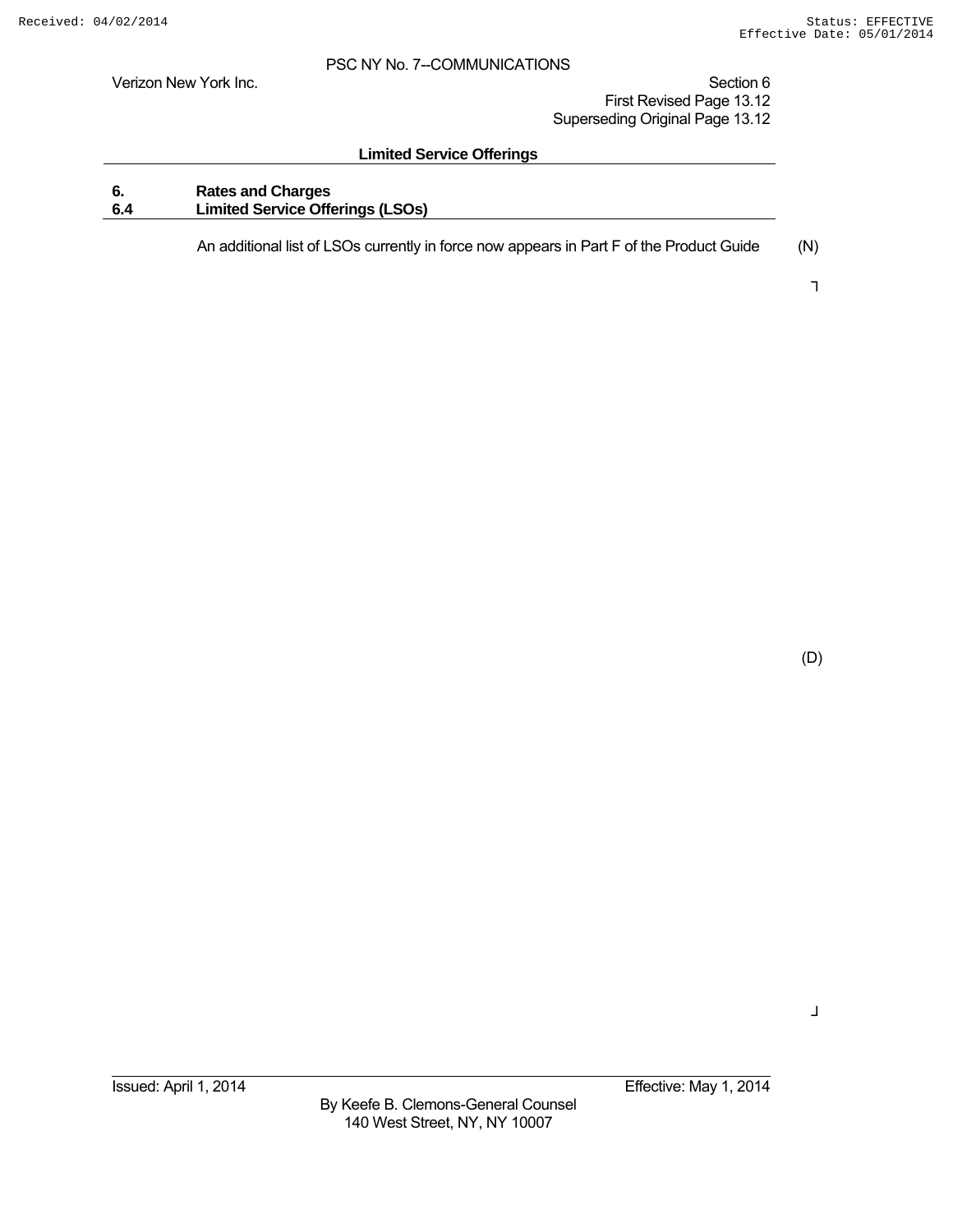Verizon New York Inc. Section 6

 First Revised Page 13.13 Superseding Original Page 13.13

#### **Limited Service Offerings**

## **6. Rates and Charges 6.4 Limited Service Offerings (LSOs)**

An additional list of LSOs currently in force now appears in Part F of the Product Guide (N)

┐

(D)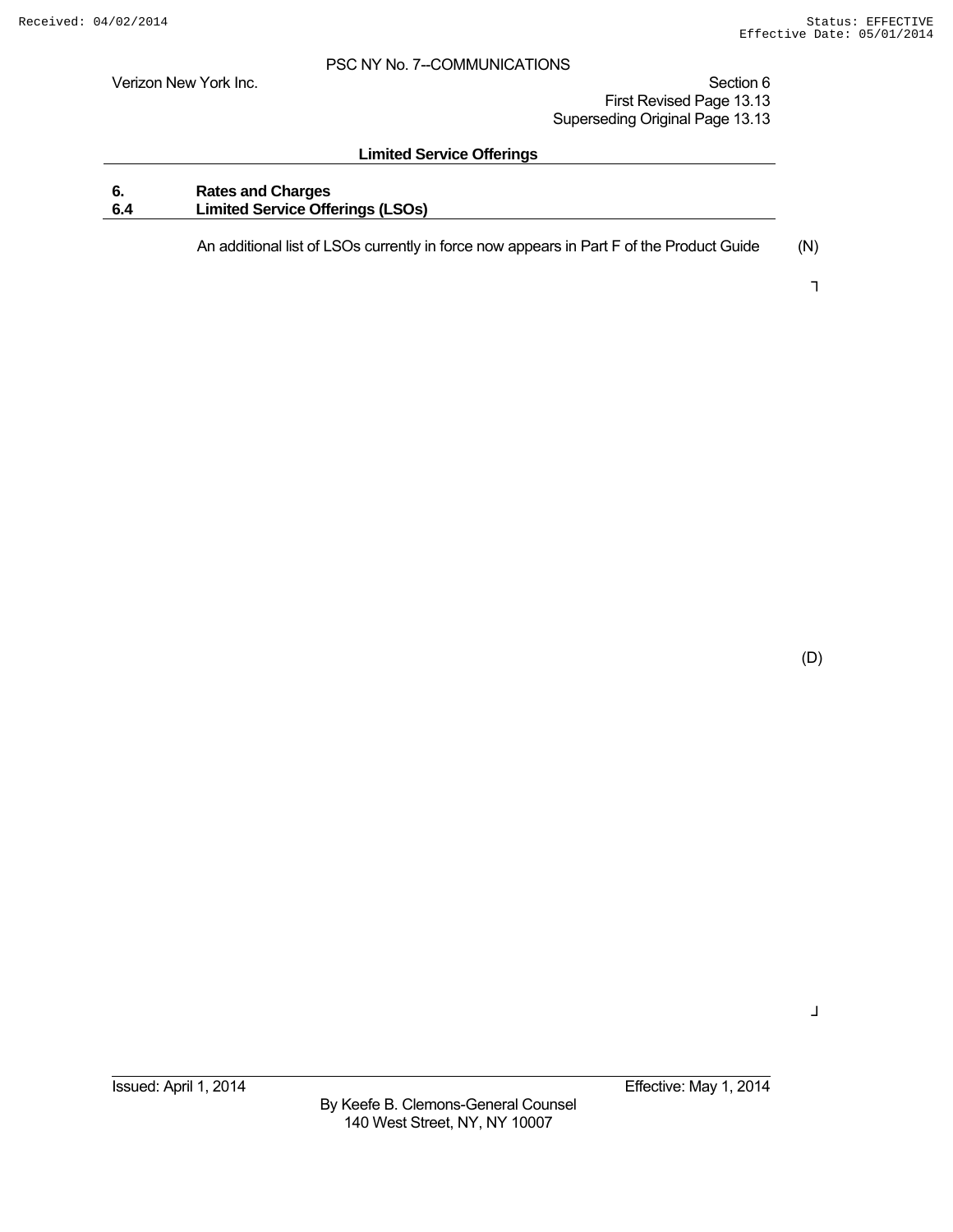Verizon New York Inc. Section 6 Second Revised Page 13.14 Superseding First Revised Page 13.14

#### **Limited Service Offerings**

## **6. Rates and Charges 6.4 Limited Service Offerings (LSOs)**

An additional list of LSOs currently in force now appears in Part F of the Product Guide (N)

┐

(D)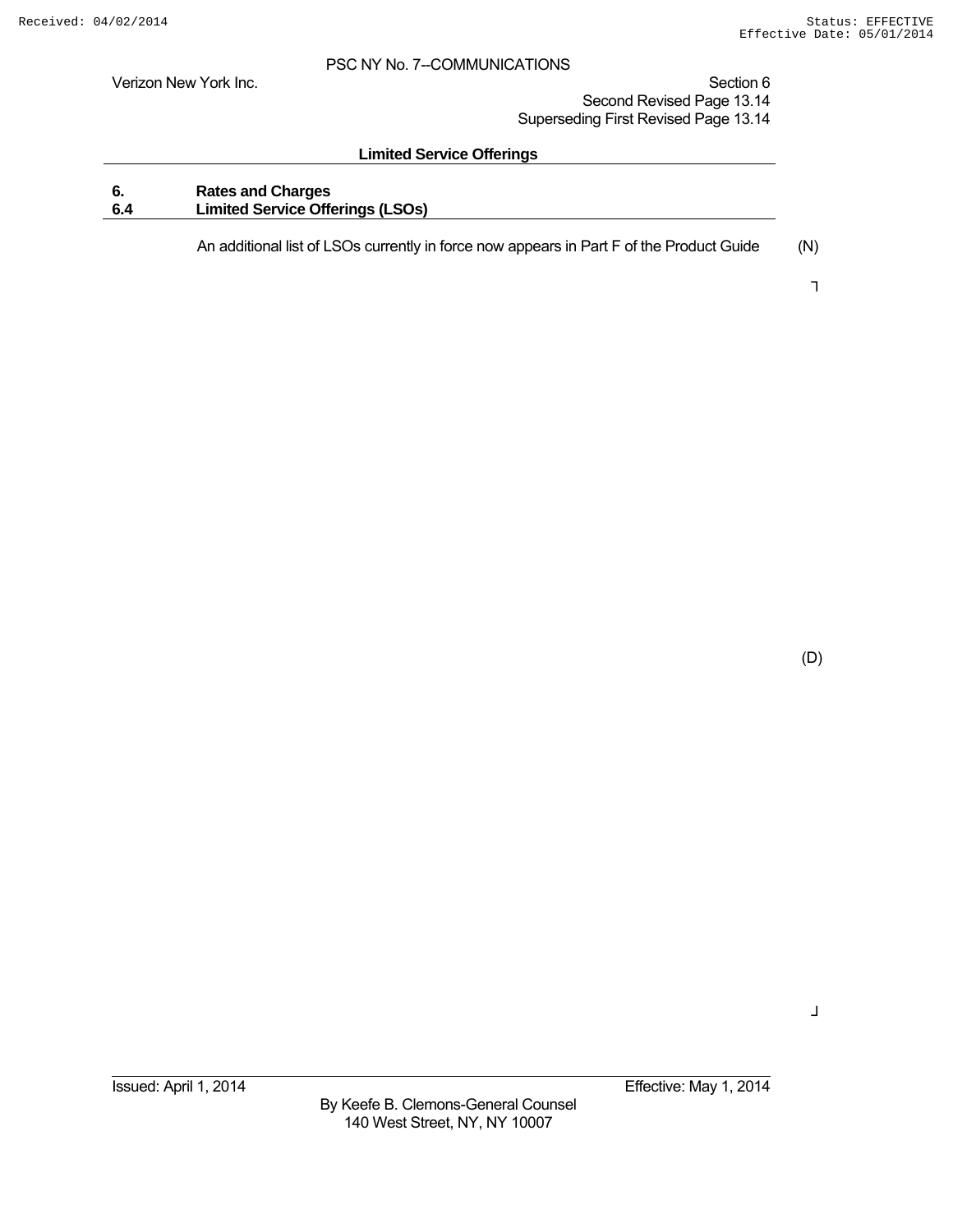Verizon New York Inc. Section 6 Third Revised Page 13.15 Superseding Second Revised Page 13.15

#### **Limited Service Offerings**

## **6. Rates and Charges 6.4 Limited Service Offerings (LSOs)**

An additional list of LSOs currently in force now appears in Part F of the Product Guide (N)

┐

(D)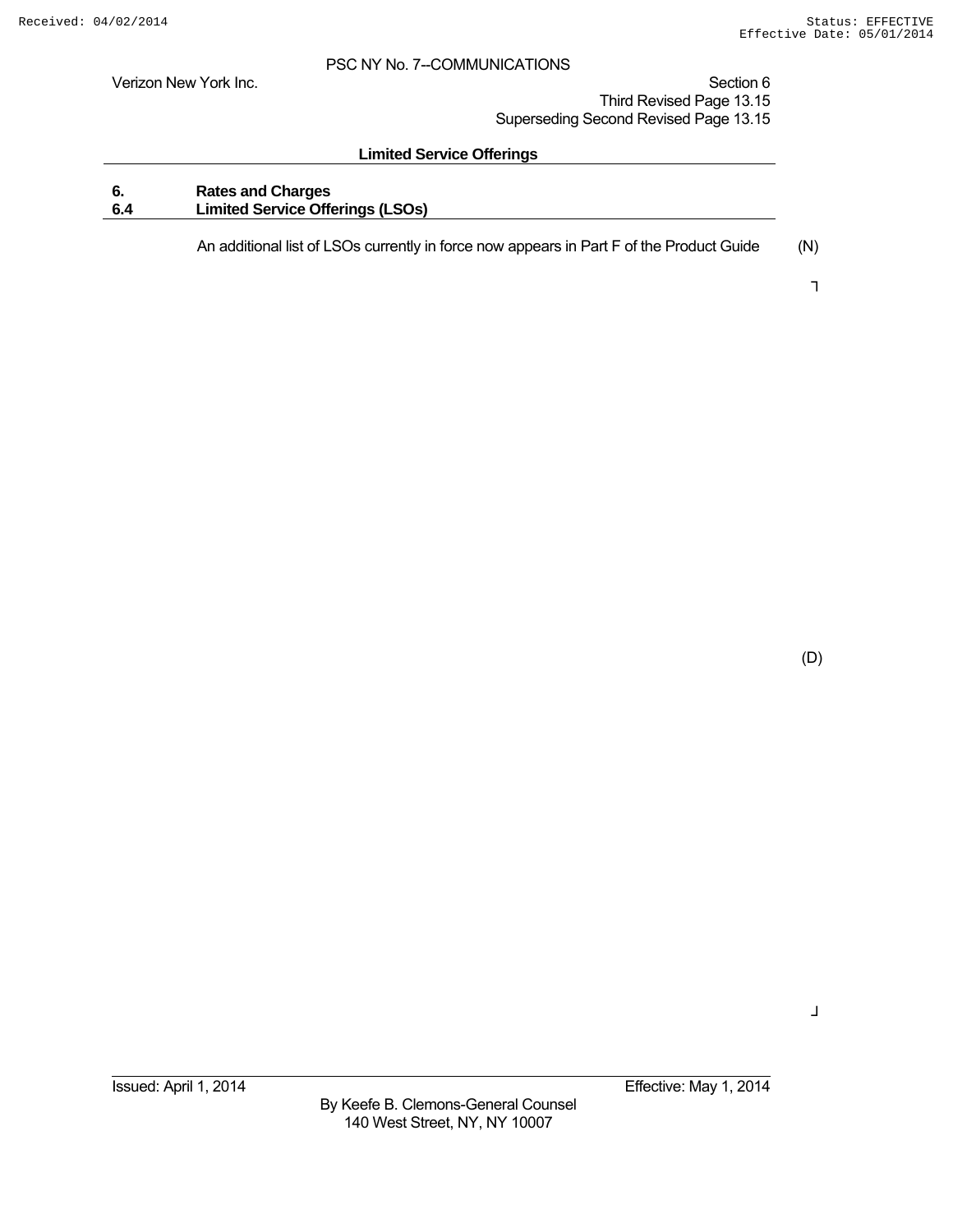Verizon New York Inc. Section 6

 First Revised Page 13.16 Superseding Original Page 13.16

#### **Limited Service Offerings**

## **6. Rates and Charges 6.4 Limited Service Offerings (LSOs)**

An additional list of LSOs currently in force now appears in Part F of the Product Guide (N)

┐

(D)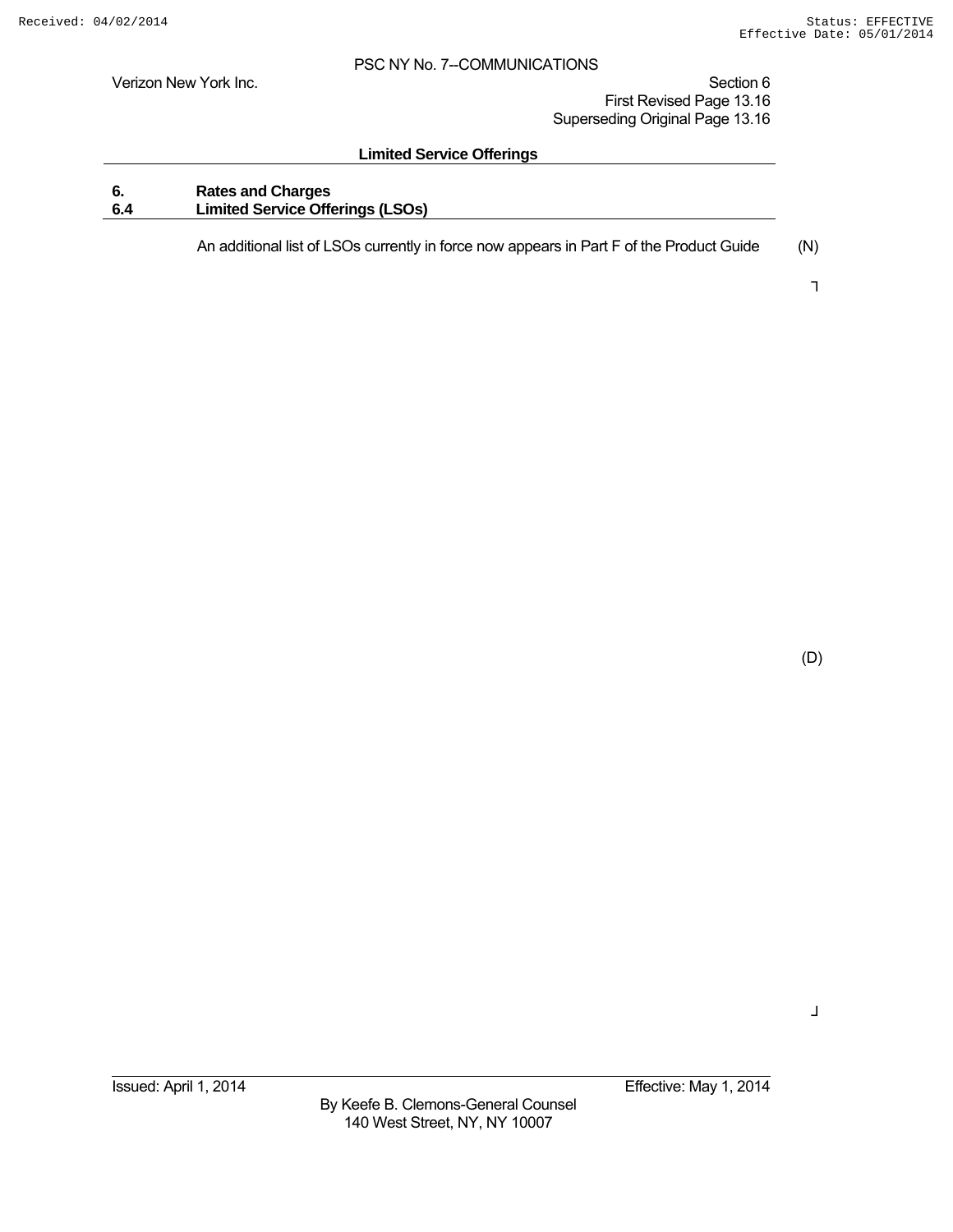Verizon New York Inc. Section 6 Second Revised Page 13.17 Superseding First Revised Page 13.17

#### **Limited Service Offerings**

## **6. Rates and Charges 6.4 Limited Service Offerings (LSOs)**

An additional list of LSOs currently in force now appears in Part F of the Product Guide (N)

┐

(D)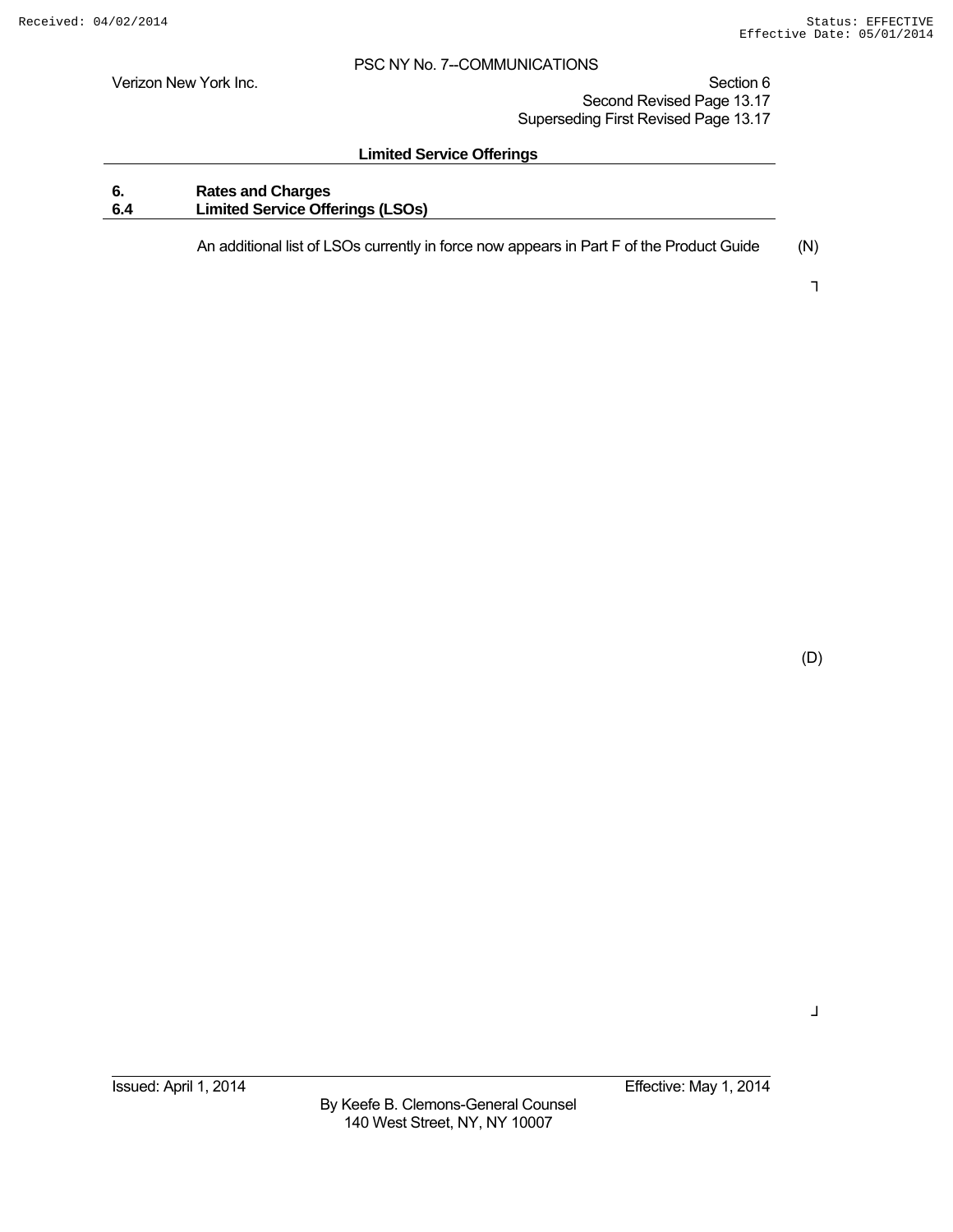Verizon New York Inc. Section 6 Second Revised Page 13.17.1 Superseding First Revised Page 13.17.1

#### **Limited Service Offerings**

## **6. Rates and Charges 6.4 Limited Service Offerings (LSOs)**

An additional list of LSOs currently in force now appears in Part F of the Product Guide (N)

┐

(D)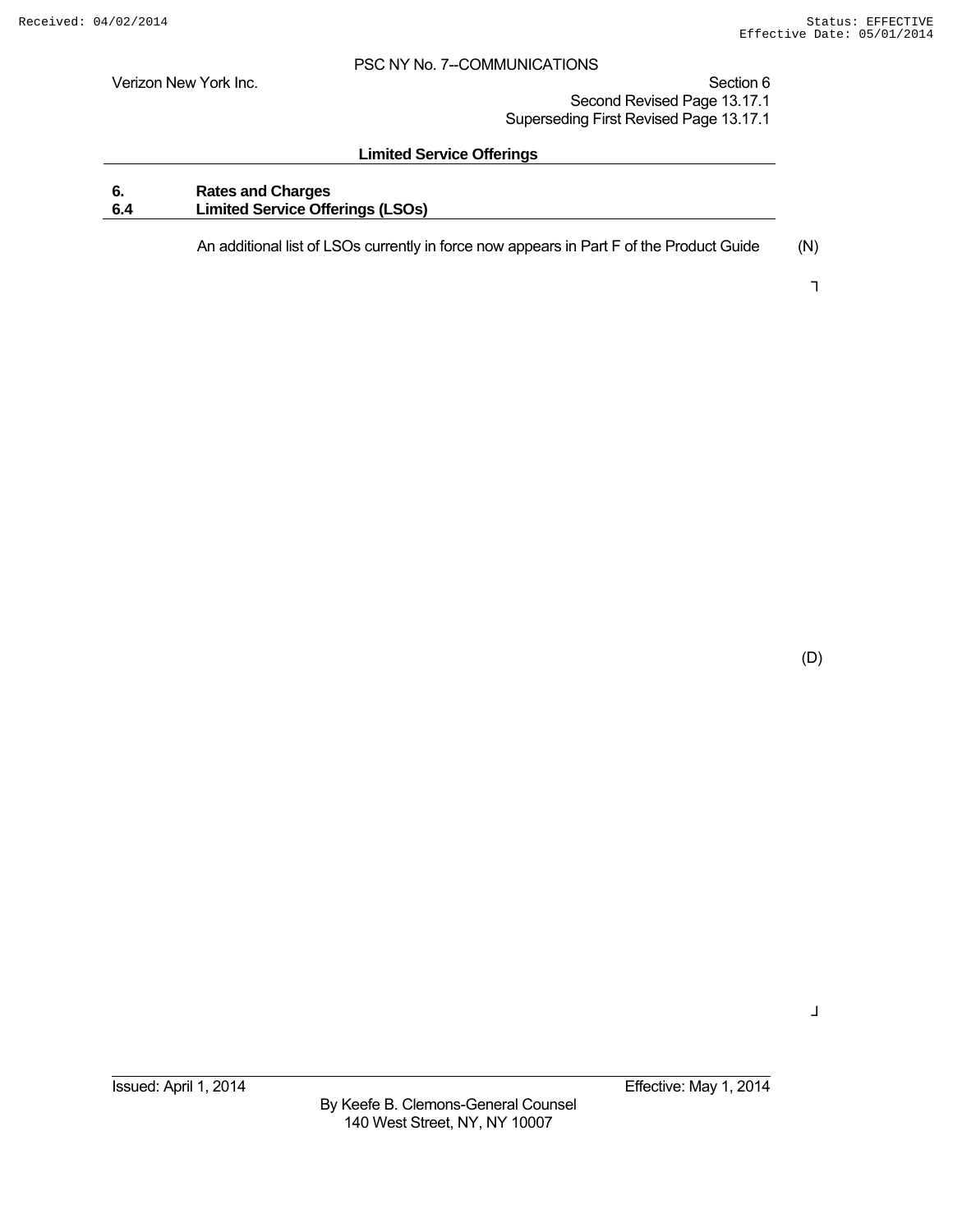Verizon New York Inc. Section 6 Third Revised Page 13.18 Superseding Second Revised Page 13.18

#### **Limited Service Offerings**

## **6. Rates and Charges 6.4 Limited Service Offerings (LSOs)**

An additional list of LSOs currently in force now appears in Part F of the Product Guide (N)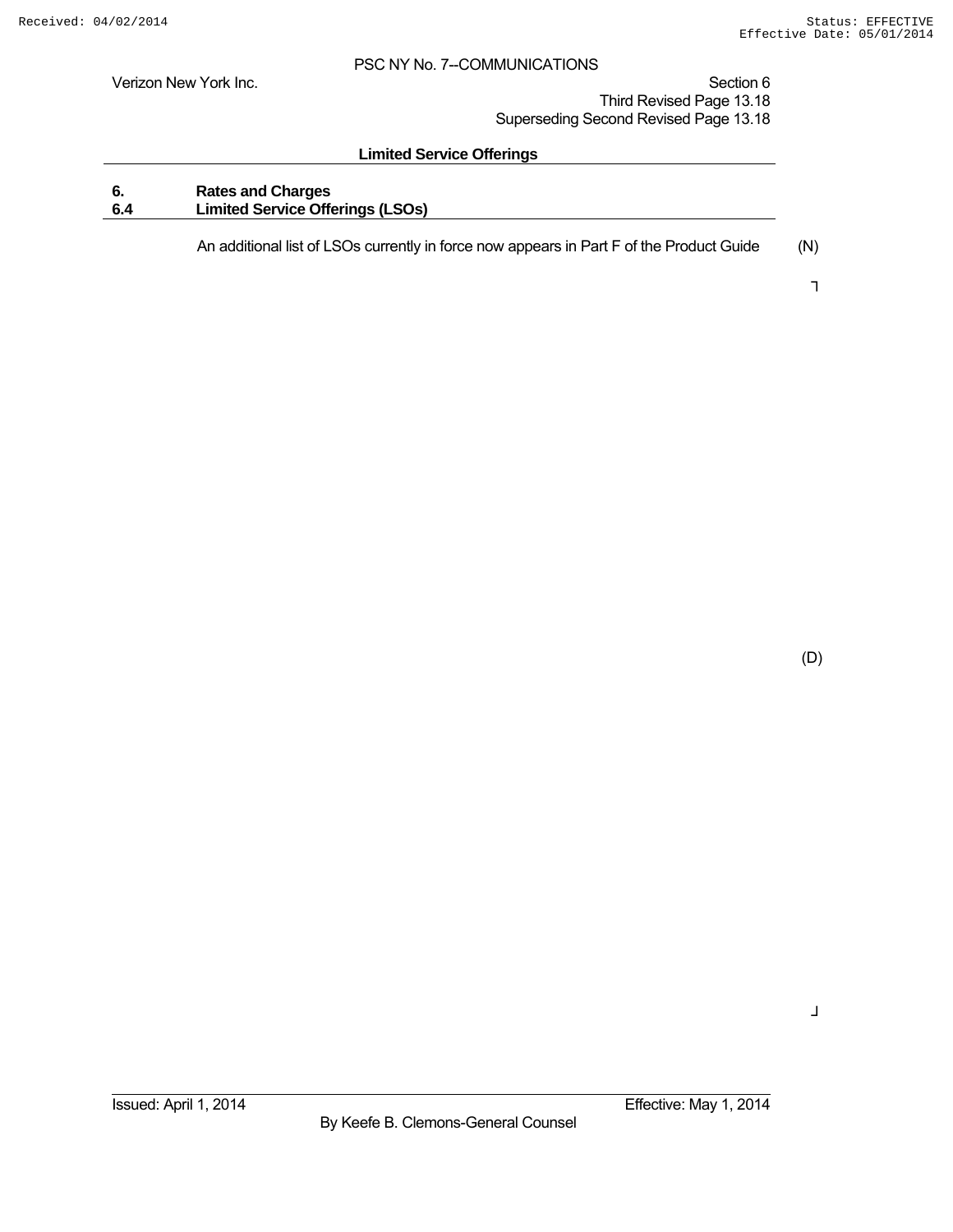Verizon New York Inc. Section 6 Second Revised Page 13.24 Superseding First Revised Page 13.24

#### **Limited Service Offerings**

## **6. Rates and Charges 6.4 Limited Service Offerings (LSOs)**

An additional list of LSOs currently in force now appears in Part F of the Product Guide (N)

┐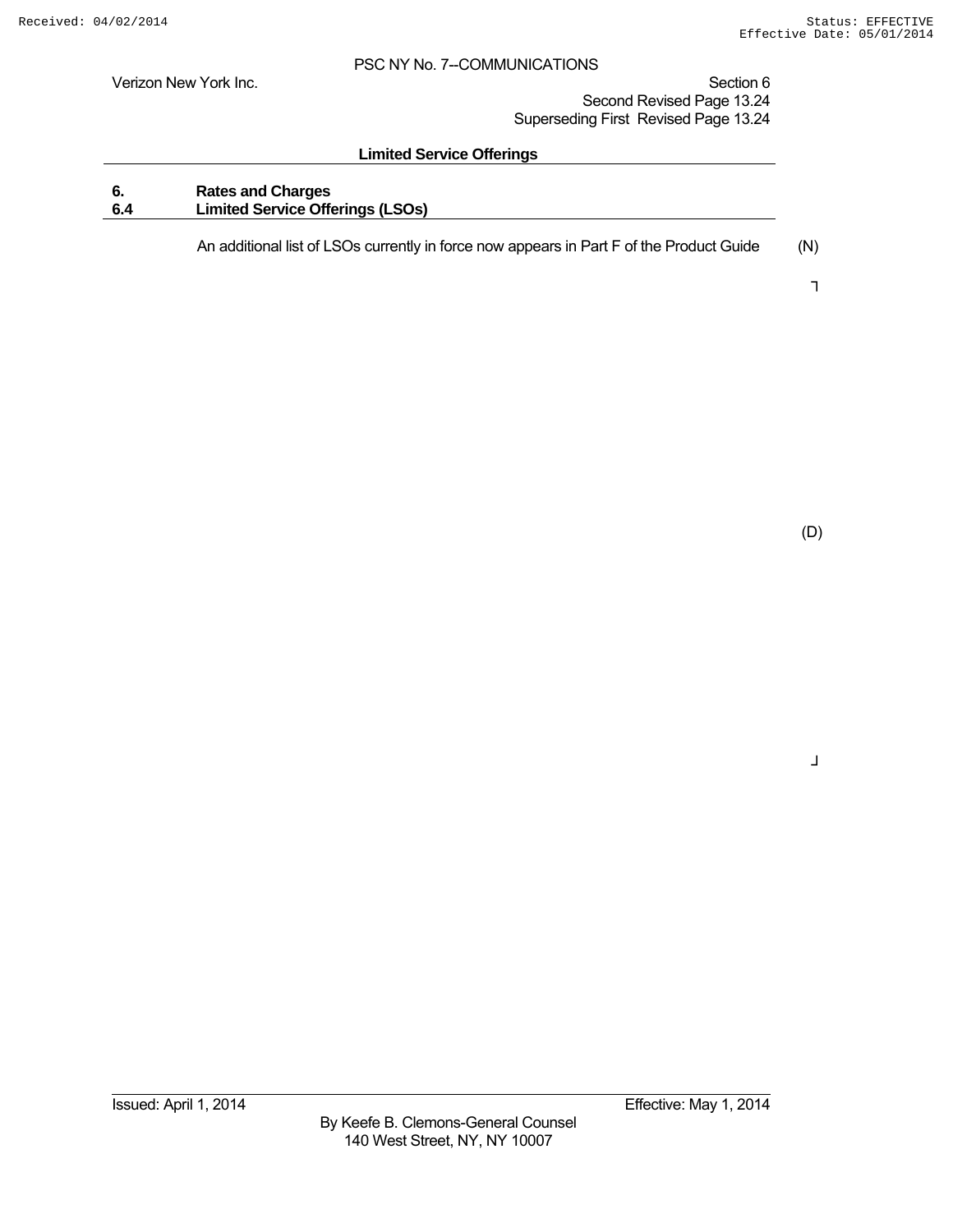Verizon New York Inc. Section 6 Fourth Revised Page 13.18.1 Superseding Third Revised Page 13.18.1

#### **Limited Service Offerings**

## **6. Rates and Charges 6.4 Limited Service Offerings (LSOs)**

An additional list of LSOs currently in force now appears in Part F of the Product Guide (N)

┐

(D)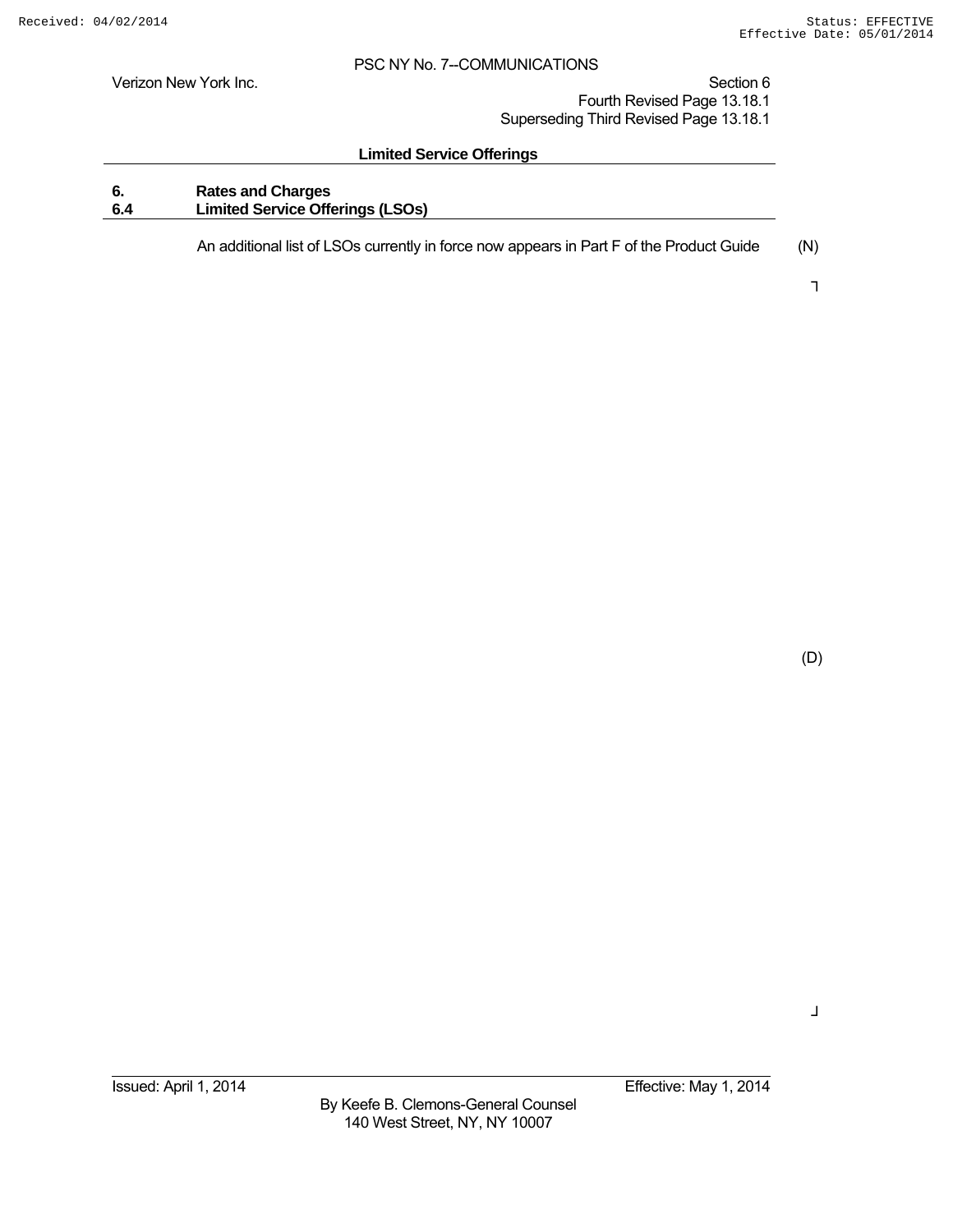Verizon New York Inc. Section 6

 First Revised Page 13.18.2 Superseding Original Page 13.18.2

#### **Limited Service Offerings**

## **6. Rates and Charges 6.4 Limited Service Offerings (LSOs)**

An additional list of LSOs currently in force now appears in Part F of the Product Guide (N)

┐

(D)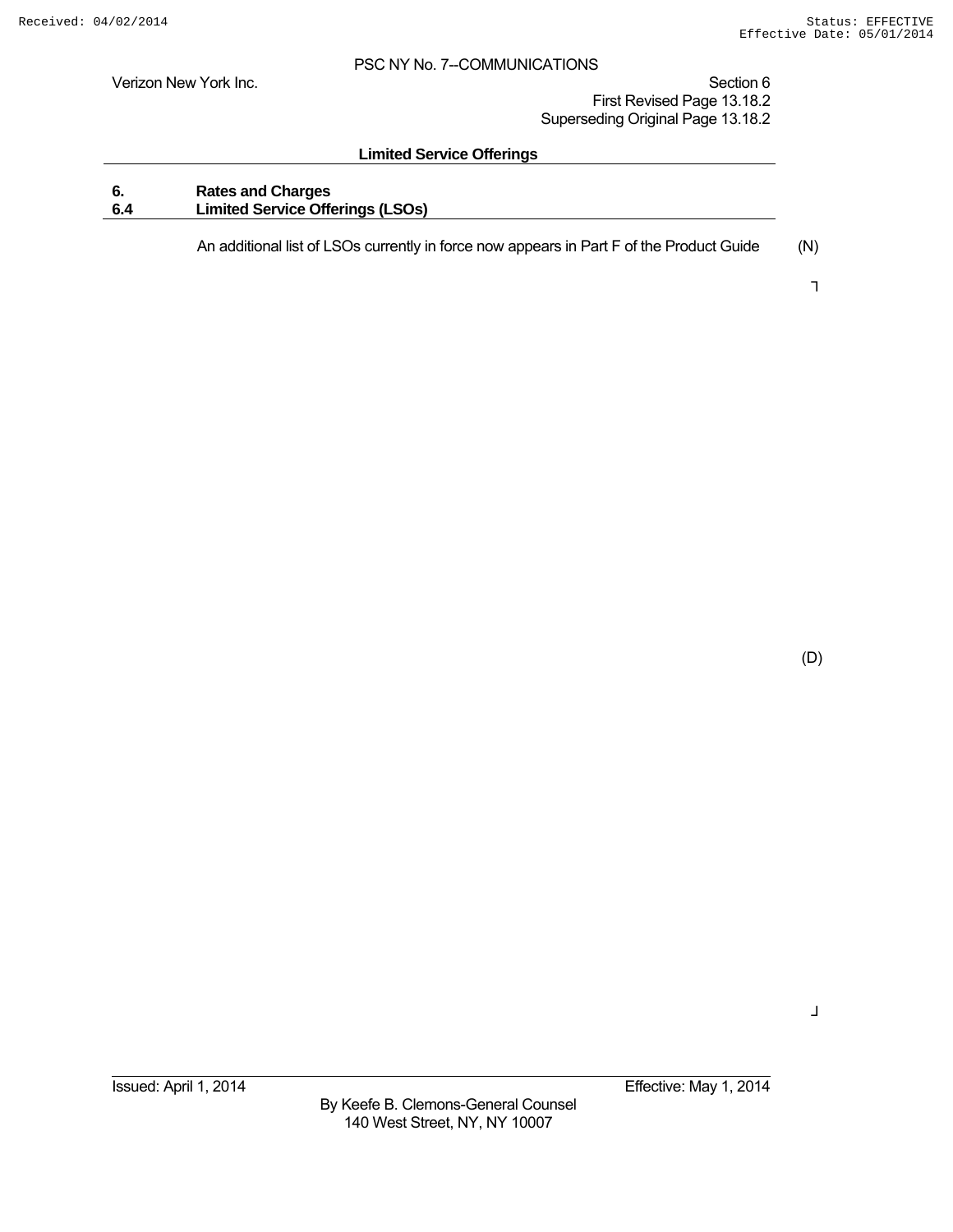Verizon New York Inc. Section 6 Third Revised Page 13.19 Superseding Second Revised Page 13.19

# **Limited Service Offerings 6. Rates and Charges 6.4 Limited Service Offerings (LSOs)**  An additional list of LSOs currently in force now appears in Part F of the Product Guide (N)

┐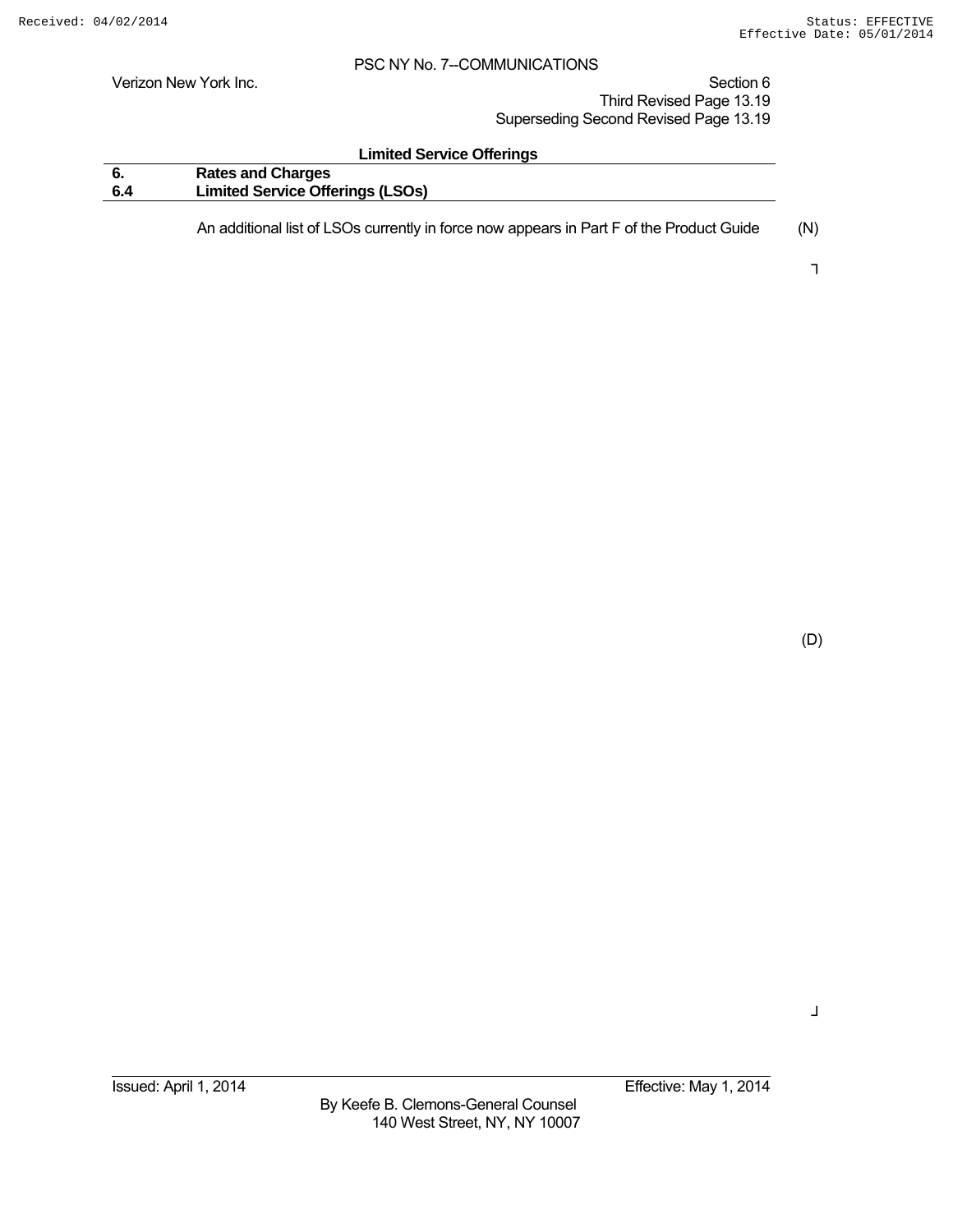Verizon New York Inc. Section 6

 First Revised Page 13.20 Superseding Original Page 13.20

#### **Limited Service Offerings**

## **6. Rates and Charges 6.4 Limited Service Offerings (LSOs)**

An additional list of LSOs currently in force now appears in Part F of the Product Guide (N)

┐

(D)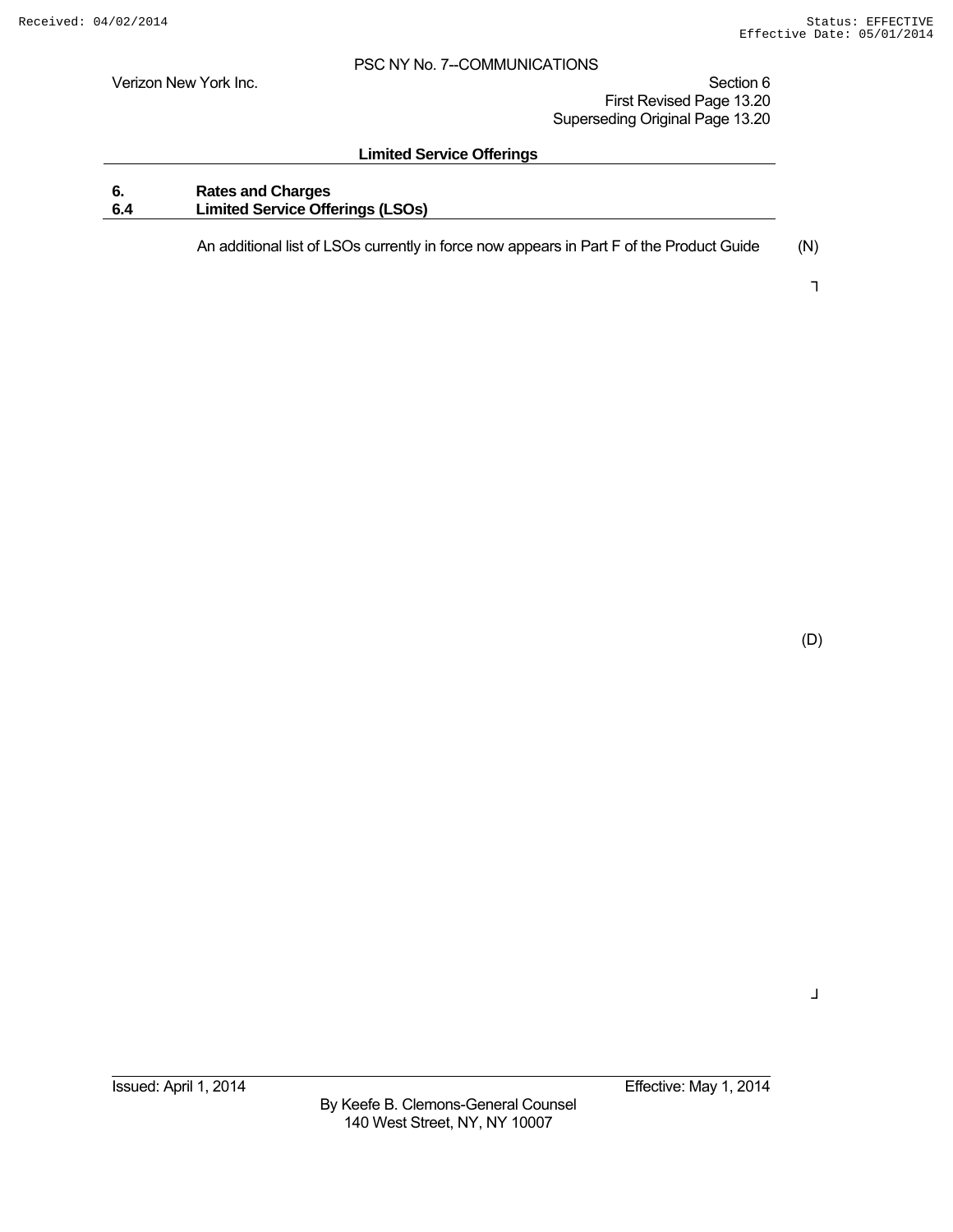Verizon New York Inc. Section 6 Second Revised Page 13.21 Superseding First Revised Page 13.21

#### **Limited Service Offerings**

## **6. Rates and Charges 6.4 Limited Service Offerings (LSOs)**

An additional list of LSOs currently in force now appears in Part F of the Product Guide (N)

┐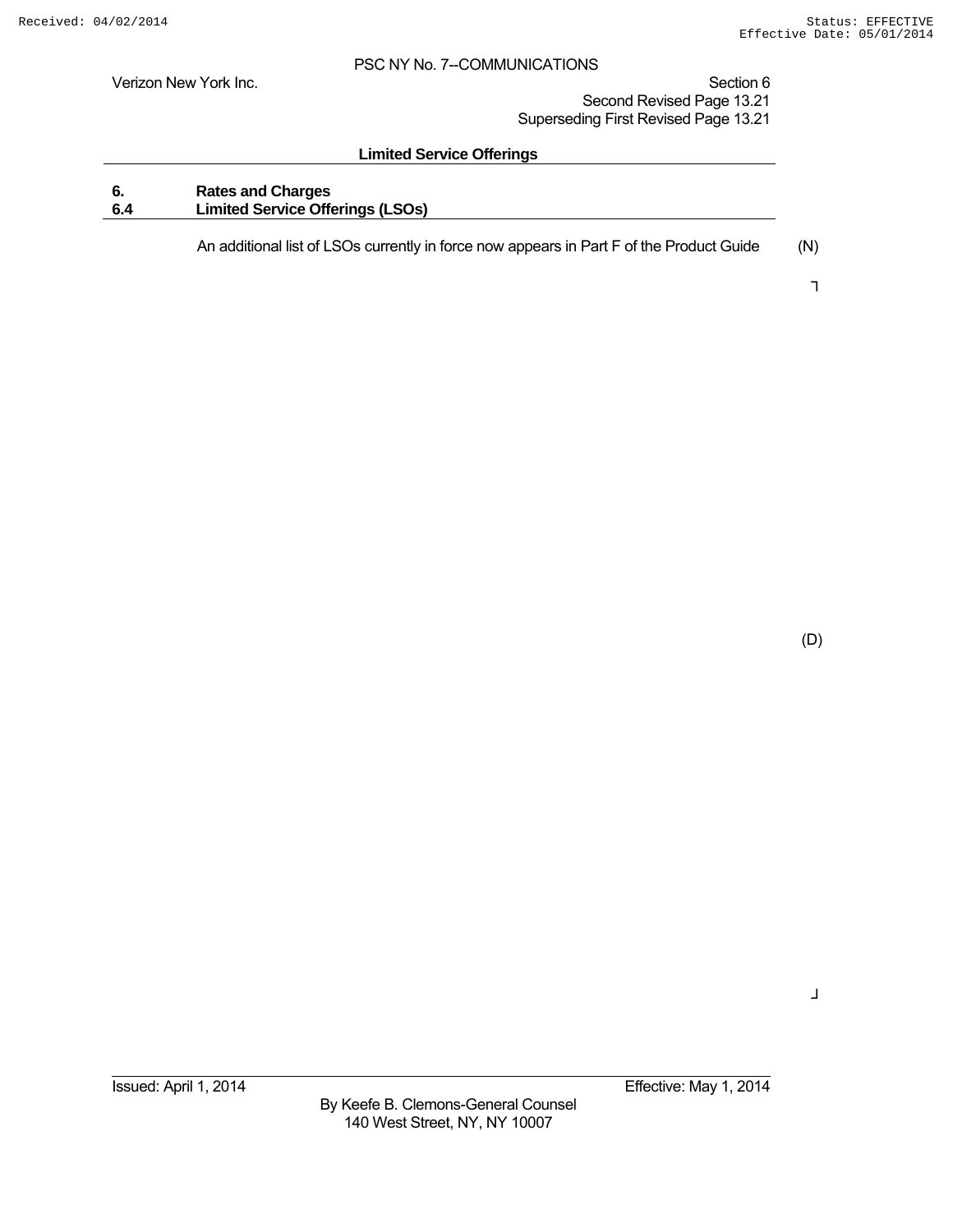Verizon New York Inc. Section 6 Second Revised Page 13.22 Superseding First Revised Page 13.22

#### Limited Service Offerings

## **6. Rates and Charges 6.4 Limited Service Offerings (LSOs)**

An additional list of LSOs currently in force now appears in Part F of the Product Guide (N)

┐

(D)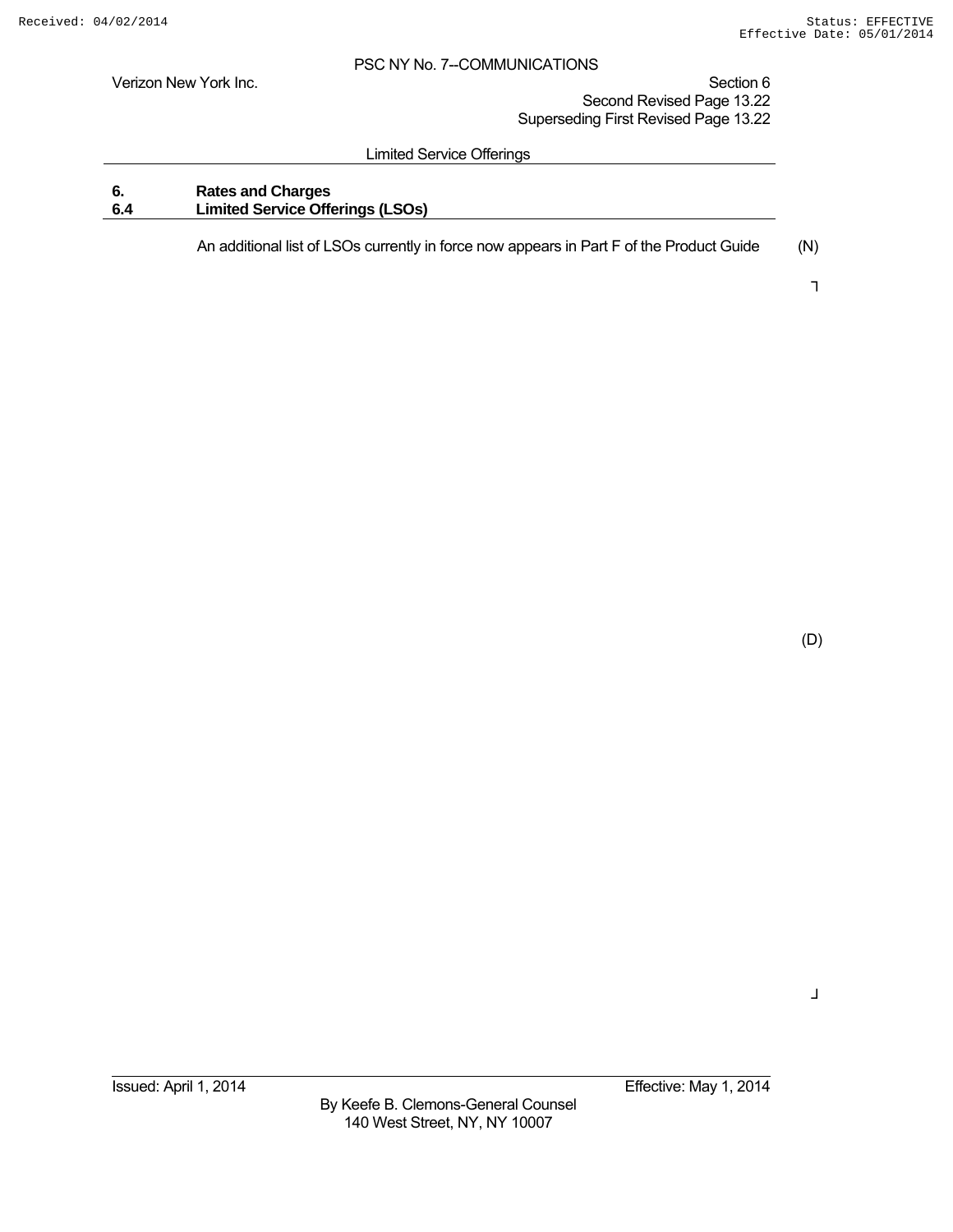Verizon New York Inc. Section 6 Second Revised Page 13.22.1 Superseding First Revised Page 13.22.1

#### **Limited Service Offerings**

|      | <b>Rates and Charges</b>                |
|------|-----------------------------------------|
| -6.4 | <b>Limited Service Offerings (LSOs)</b> |
|      |                                         |

An additional list of LSOs currently in force now appears in Part F of the Product Guide (N)

┐

(D)